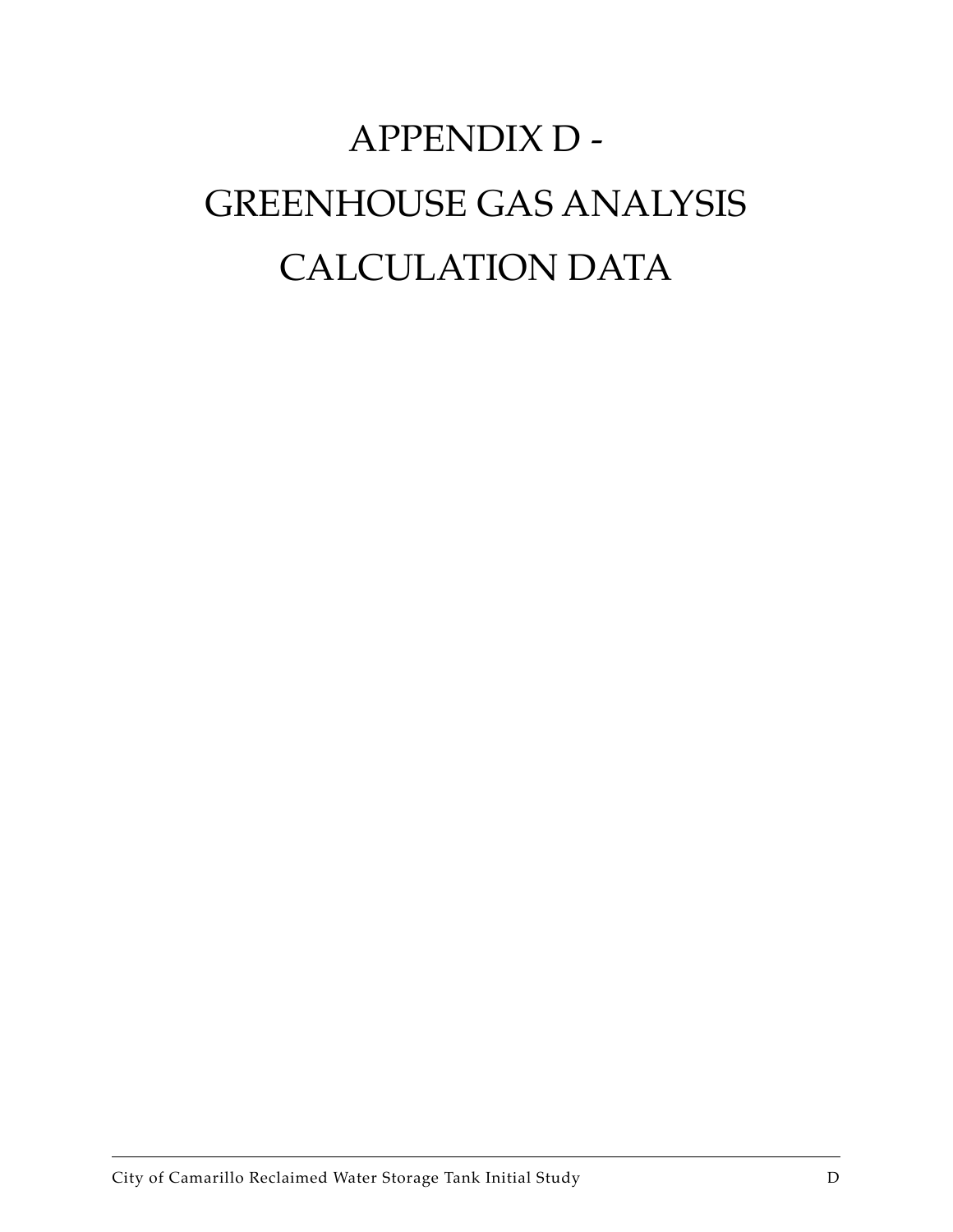#### **Camarillo Reclaimed Water Storage Tank**

**Ventura County, Annual**

#### **1.0 Project Characteristics**

#### **1.1 Land Usage**

| <b>Land Uses</b>                  | Size  | Metric   | Lot Acreage          | <b>Floor Surface Area</b> | Population |
|-----------------------------------|-------|----------|----------------------|---------------------------|------------|
| <b>Other Non-Asphalt Surfaces</b> | 16.00 | 1000sqft | $\sim$ $\sim$<br>U.J | 16,000.00                 |            |

#### **1.2 Other Project Characteristics**

| <b>Urbanization</b>               | Urban                      | Wind Speed (m/s)                  | 2.6   | <b>Precipitation Freg (Days)</b>        | 31    |
|-----------------------------------|----------------------------|-----------------------------------|-------|-----------------------------------------|-------|
| <b>Climate Zone</b>               | 8                          |                                   |       | <b>Operational Year</b>                 | 2023  |
| <b>Utility Company</b>            | Southern California Edison |                                   |       |                                         |       |
| <b>CO2 Intensity</b><br>(lb/MWhr) | 702.44                     | <b>CH4 Intensity</b><br>(lb/MWhr) | 0.029 | N <sub>2</sub> O Intensity<br>(lb/MWhr) | 0.006 |

#### **1.3 User Entered Comments & Non-Default Data**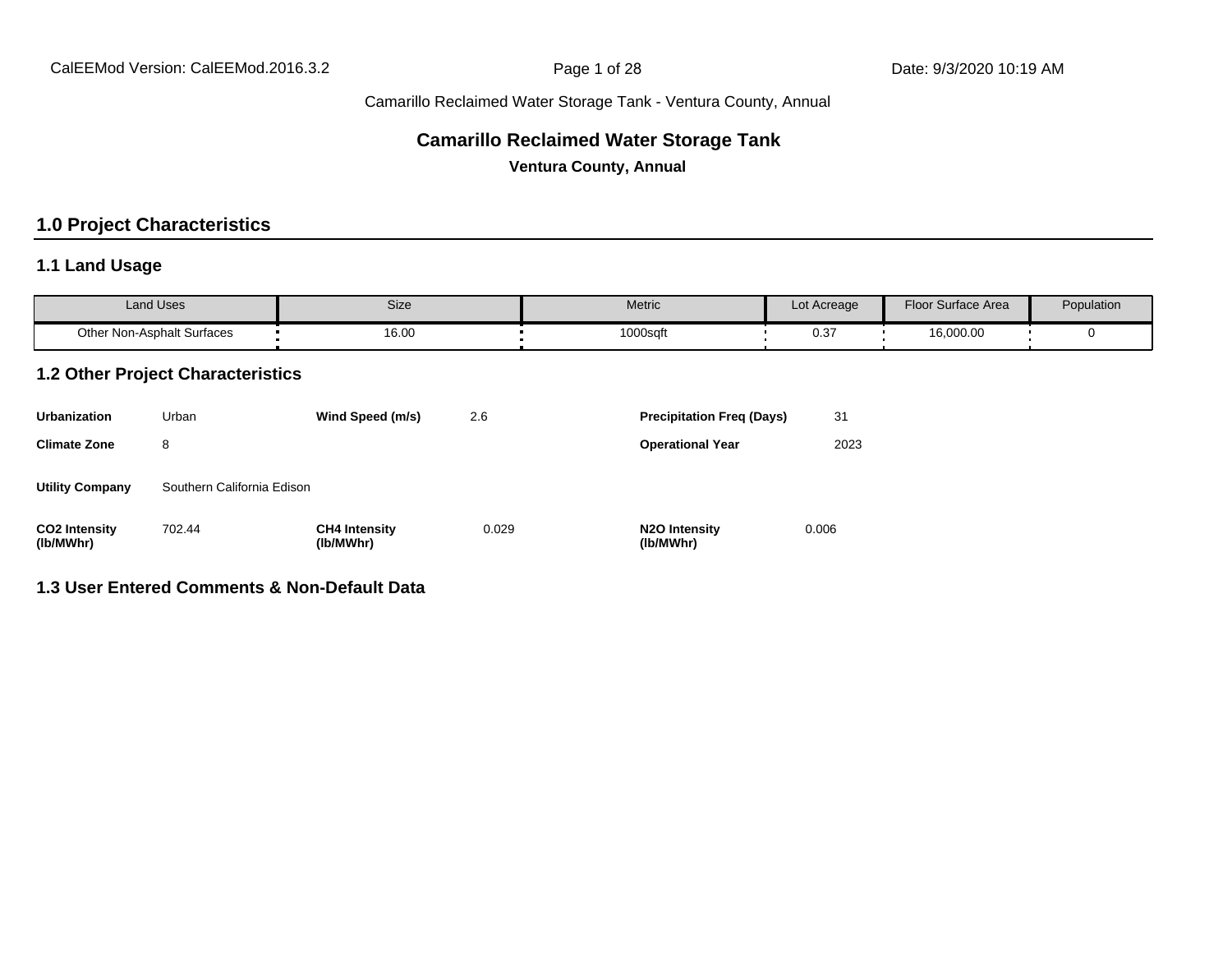CalEEMod Version: CalEEMod.2016.3.2 **Page 2 of 28** Page 2 of 28 Date: 9/3/2020 10:19 AM

#### Camarillo Reclaimed Water Storage Tank - Ventura County, Annual

Project Characteristics -

Land Use -

Construction Phase - Default construction dates changed to reflect proposed construction schedule.

Off-road Equipment -

Off-road Equipment -

Off-road Equipment - Excavation and Site Grading Phase: Replaced one default tractor/loader/backhoe with one excavator.

Off-road Equipment -

Off-road Equipment - Default paving equipment (pavers & rollers) deleted since no asphalt woudl be used.

Demolition - Assumes 2,500 tons of demolition debris.

Grading -

Consumer Products - No change in daily facility operational emissions.

Area Coating - No change in daily facility operational emissions.

Landscape Equipment - No change in daily facility operational emissions.

Construction Off-road Equipment Mitigation - Assumes fugitive dust control per VCAPCD rules and regulations.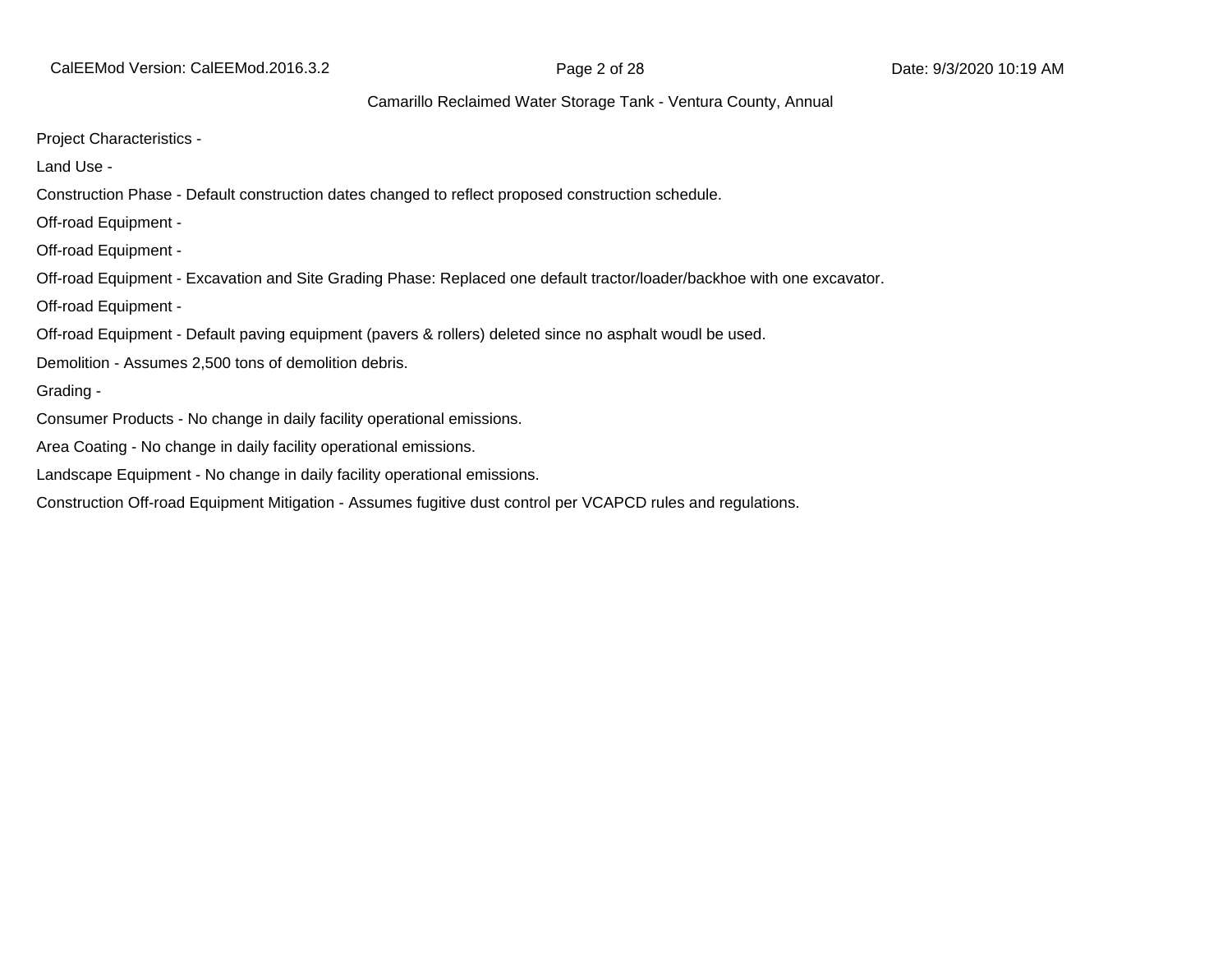| <b>Table Name</b>    | <b>Column Name</b>         | Default Value | <b>New Value</b>              |
|----------------------|----------------------------|---------------|-------------------------------|
| tblAreaCoating       | Area_EF_Parking            | 250           | $\Omega$                      |
| tblAreaCoating       | ReapplicationRatePercent   | 10            | 0                             |
| tblConstructionPhase | NumDays                    | 100.00        | 120.00                        |
| tblConstructionPhase | NumDays                    | 10.00         | 15.00                         |
| tblConstructionPhase | NumDays                    | 2.00          | 25.00                         |
| tblConstructionPhase | NumDays                    | 1.00          | 5.00                          |
| tblOffRoadEquipment  | HorsePower                 | 158.00        | 78.00                         |
| tblOffRoadEquipment  | LoadFactor                 | 0.38          | 0.48                          |
| tblOffRoadEquipment  | OffRoadEquipmentUnitAmount | 2.00          | 1.00                          |
| tblOffRoadEquipment  | OffRoadEquipmentUnitAmount | 0.00          | 1.00                          |
| tblOffRoadEquipment  | PhaseName                  |               | <b>Excavation and Grading</b> |
| tblTripsAndVMT       | VendorTripNumber           | 0.00          | 3.00                          |

## **2.0 Emissions Summary**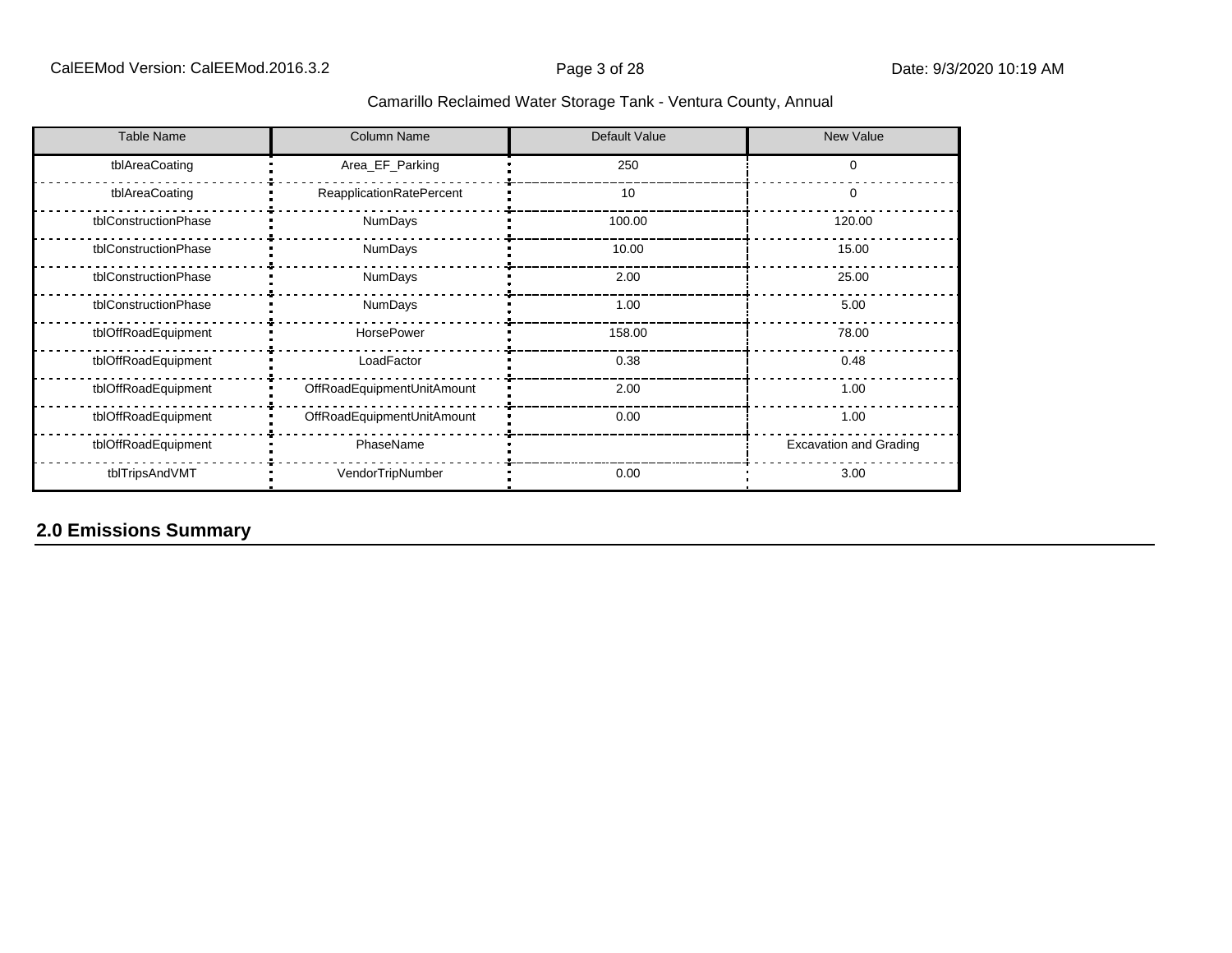#### **2.1 Overall Construction**

#### **Unmitigated Construction**

|                | <b>ROG</b>                         | <b>NO<sub>x</sub></b> | CO     | SO <sub>2</sub> | Fugitive<br><b>PM10</b> | Exhaust<br><b>PM10</b> | <b>PM10</b><br>Total | Fugitive<br>PM2.5 | Exhaust<br>PM2.5 | <b>PM2.5</b><br>Total |        | Bio- CO2   NBio- CO2   Total CO2 |         | CH <sub>4</sub> | <b>N2O</b> | CO <sub>2e</sub> |
|----------------|------------------------------------|-----------------------|--------|-----------------|-------------------------|------------------------|----------------------|-------------------|------------------|-----------------------|--------|----------------------------------|---------|-----------------|------------|------------------|
| Year           |                                    |                       |        |                 | tons/yr                 |                        |                      |                   |                  |                       |        |                                  | MT/yr   |                 |            |                  |
| 2021           | 0.0595                             | 0.6130                | 0.5508 | 1.0100e-<br>003 | 0.0456                  | 0.0314                 | 0.0770               | 0.0115            | 0.0292           | 0.0407                | 0.0000 | 90.2042                          | 90.2042 | 0.0221          | 0.0000     | 90.7562          |
| 2022           | $\blacksquare$ 7.1700e-<br><br>003 | 0.0732                | 0.0739 | 1.3000e-<br>004 | 7.6000e-<br>004         | 3.7300e-<br>003        | 4.4900e-<br>003      | 2.1000e-<br>004   | 3.4300e-<br>003  | 3.6400e-<br>003       | 0.0000 | 11.2020                          | 11.2020 | 3.3100e-<br>003 | 0.0000     | 11.2847          |
| <b>Maximum</b> | 0.0595                             | 0.6130                | 0.5508 | 1.0100e-<br>003 | 0.0456                  | 0.0314                 | 0.0770               | 0.0115            | 0.0292           | 0.0407                | 0.0000 | 90.2042                          | 90.2042 | 0.0221          | 0.0000     | 90.7562          |

#### **Mitigated Construction**

|                             | <b>ROG</b>        | <b>NO<sub>x</sub></b> | CO     | SO <sub>2</sub> | Fugitive<br><b>PM10</b>        | Exhaust<br><b>PM10</b>        | <b>PM10</b><br>Total        | Fugitive<br>PM2.5               | Exhaust<br>PM2.5               | PM2.5 Total                  |        |                                 | Bio- CO2   NBio- CO2   Total CO2 | CH <sub>4</sub> | <b>N2O</b> | CO <sub>2e</sub> |
|-----------------------------|-------------------|-----------------------|--------|-----------------|--------------------------------|-------------------------------|-----------------------------|---------------------------------|--------------------------------|------------------------------|--------|---------------------------------|----------------------------------|-----------------|------------|------------------|
| Year                        |                   |                       |        |                 |                                | tons/yr                       |                             |                                 |                                |                              |        |                                 |                                  | MT/yr           |            |                  |
| 2021                        | 0.0595<br>        | 0.6130                | 0.5508 | 1.0100e-<br>003 | 0.0226                         | 0.0314                        | 0.0540                      | 5.7900e-<br>003                 | 0.0292                         | 0.0350                       | 0.0000 | 90.2041                         | 90.2041                          | 0.0221          | 0.0000     | 90.7561          |
| 2022                        | 7.1700e- '<br>003 | 0.0732                | 0.0739 | 1.3000e-<br>004 | 7.6000e-<br>004                | $3.7300e - 1$<br>003          | 4.4900e-<br>003             | 2.1000e-<br>004                 | $3.4300e -$<br>003             | 3.6400e-<br>003              | 0.0000 | 11.2020                         | 11.2020                          | 3.3100e-<br>003 | 0.0000     | 11.2846          |
| <b>Maximum</b>              | 0.0595            | 0.6130                | 0.5508 | 1.0100e-<br>003 | 0.0226                         | 0.0314                        | 0.0540                      | 5.7900e-<br>003                 | 0.0292                         | 0.0350                       | 0.0000 | 90.2041                         | 90.2041                          | 0.0221          | 0.0000     | 90.7561          |
|                             | <b>ROG</b>        | <b>NO<sub>x</sub></b> | co     | <b>SO2</b>      | <b>Fugitive</b><br><b>PM10</b> | <b>Exhaust</b><br><b>PM10</b> | <b>PM10</b><br><b>Total</b> | <b>Fugitive</b><br><b>PM2.5</b> | <b>Exhaust</b><br><b>PM2.5</b> | <b>PM2.5</b><br><b>Total</b> |        | Bio- CO2   NBio-CO2   Total CO2 |                                  | CH <sub>4</sub> | <b>N20</b> | CO <sub>2e</sub> |
| Percent<br><b>Reduction</b> | 0.00              | 0.00                  | 0.00   | 0.00            | 49.74                          | 0.00                          | 28.30                       | 48.89                           | 0.00                           | 12.94                        | 0.00   | 0.00                            | 0.00                             | 0.00            | 0.00       | 0.00             |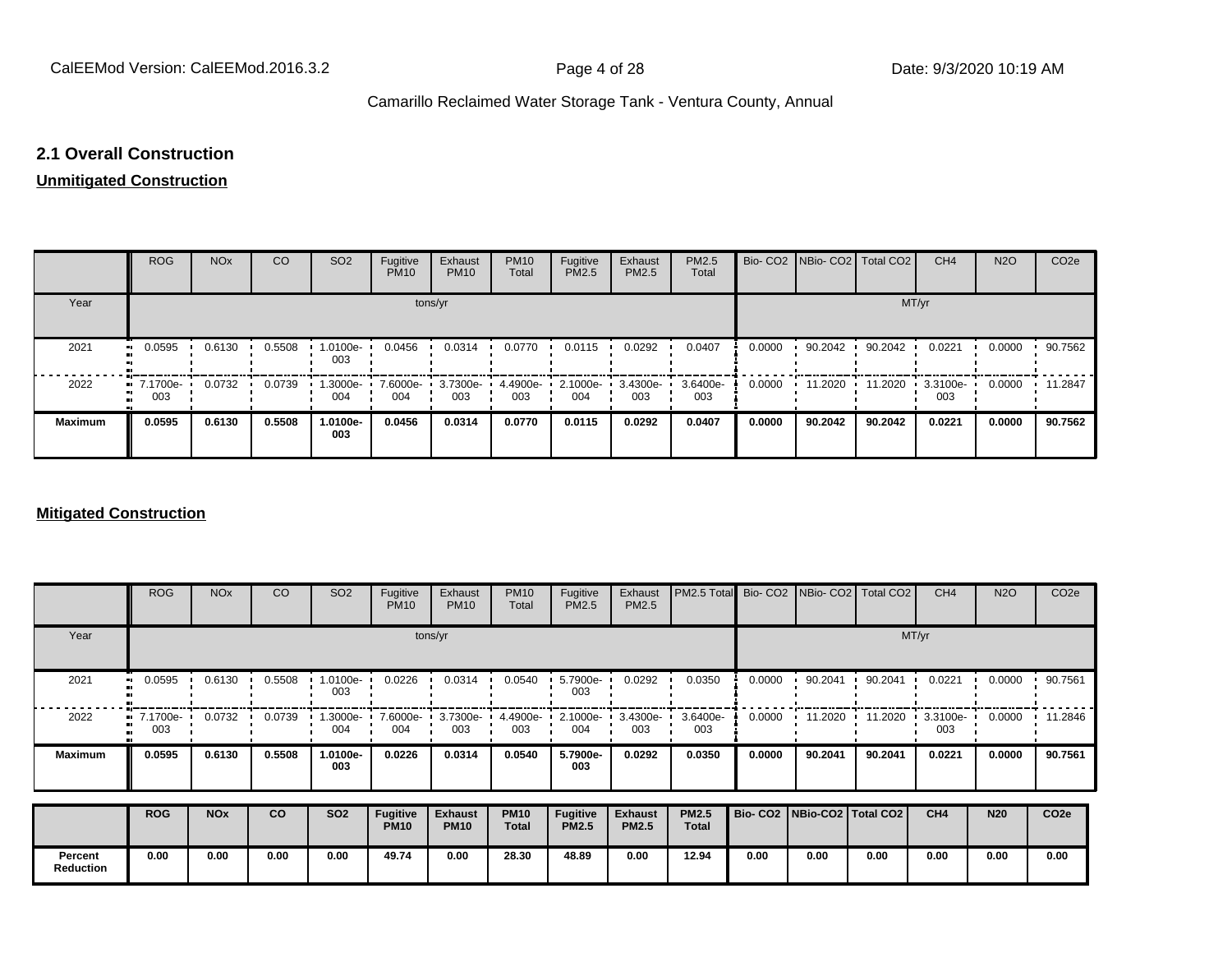| Quarter | <b>Start Date</b> | <b>End Date</b> | Maximum Unmitigated ROG + NOX (tons/quarter) | Maximum Mitigated ROG + NOX (tons/quarter) |
|---------|-------------------|-----------------|----------------------------------------------|--------------------------------------------|
|         | 5-24-2021         | 8-23-2021       | 0.2218                                       | 0.2218                                     |
|         | 8-24-2021         | 11-23-2021      | 0.2990                                       | 0.2990                                     |
|         | 11-24-2021        | 2-23-2022       | 0.2038                                       | 0.2038                                     |
|         |                   | <b>Highest</b>  | 0.2990                                       | 0.2990                                     |

#### **2.2 Overall Operational**

#### **Unmitigated Operational**

|                      | <b>ROG</b>       | <b>NO<sub>x</sub></b> | CO              | SO <sub>2</sub> | Fugitive<br><b>PM10</b> | Exhaust<br><b>PM10</b> | <b>PM10</b><br>Total | Fugitive<br>PM2.5 | Exhaust<br>PM2.5 | PM2.5 Total |        | Bio- CO2   NBio- CO2   Total CO2 |                 | CH <sub>4</sub> | <b>N2O</b> | CO <sub>2e</sub> |
|----------------------|------------------|-----------------------|-----------------|-----------------|-------------------------|------------------------|----------------------|-------------------|------------------|-------------|--------|----------------------------------|-----------------|-----------------|------------|------------------|
| Category             |                  |                       |                 |                 |                         | tons/yr                |                      |                   |                  |             |        |                                  | MT/yr           |                 |            |                  |
| Area<br>$\mathbf{u}$ | $.0000e-$<br>005 | 0.0000                | 1.5000e-<br>004 | 0.0000          |                         | 0.0000                 | 0.0000               |                   | 0.0000           | 0.0000      | 0.0000 | 2.9000e-<br>004                  | 2.9000e-<br>004 | 0.0000          | 0.0000     | 3.0000e-<br>004  |
| Energy<br>п.         | 0.0000           | 0.0000                | 0.0000          | 0.0000          |                         | 0.0000                 | 0.0000               |                   | 0.0000           | 0.0000      | 0.0000 | 0.0000                           | 0.0000          | 0.0000          | 0.0000     | 0.0000           |
| Mobile<br>$\bullet$  | 0.0000           | 0.0000                | 0.0000          | 0.0000          | 0.0000                  | 0.0000                 | 0.0000               | 0.0000            | 0.0000           | 0.0000      | 0.0000 | 0.0000                           | 0.0000          | 0.0000          | 0.0000     | 0.0000           |
| Waste                |                  |                       |                 |                 |                         | 0.0000                 | 0.0000               |                   | 0.0000           | 0.0000      | 0.0000 | 0.0000                           | 0.0000          | 0.0000          | 0.0000     | 0.0000           |
| Water                |                  |                       |                 |                 |                         | 0.0000                 | 0.0000               |                   | 0.0000           | 0.0000      | 0.0000 | 0.0000                           | 0.0000          | 0.0000          | 0.0000     | 0.0000           |
| <b>Total</b>         | -.0000e<br>005   | 0.0000                | 1.5000e-<br>004 | 0.0000          | 0.0000                  | 0.0000                 | 0.0000               | 0.0000            | 0.0000           | 0.0000      | 0.0000 | 2.9000e-<br>004                  | 2.9000e-<br>004 | 0.0000          | 0.0000     | 3.0000e-<br>004  |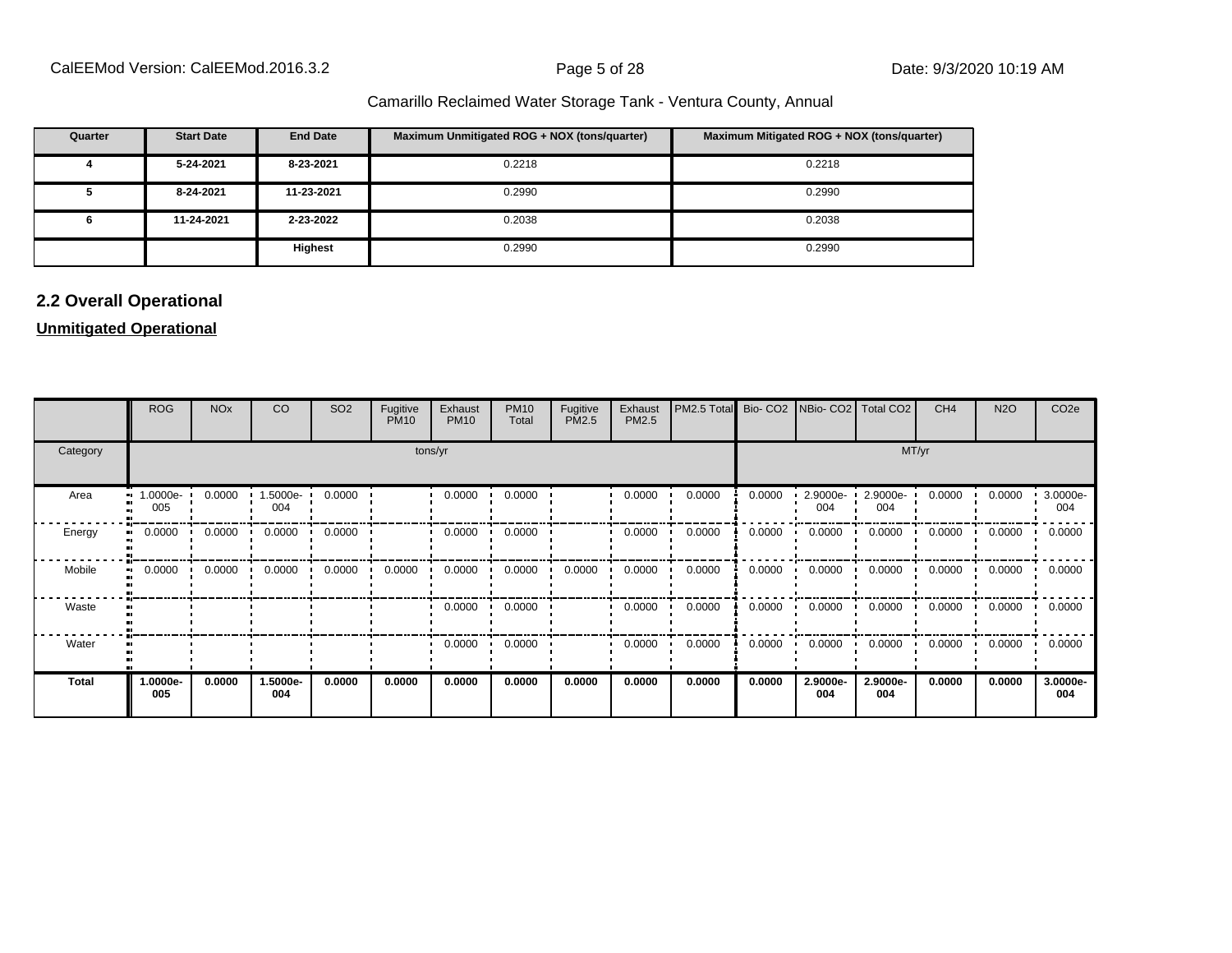#### **2.2 Overall Operational**

#### **Mitigated Operational**

|                             | <b>ROG</b>      | <b>NO<sub>x</sub></b> |                                                 | CO              | SO <sub>2</sub> | Fugitive<br><b>PM10</b> |                         | Exhaust<br><b>PM10</b>  | <b>PM10</b><br>Total          |                             | Fugitive<br><b>PM2.5</b> | Exhaust<br><b>PM2.5</b> | PM2.5                          | Total                        | Bio-CO <sub>2</sub> |                                 |                                    | NBio-CO2   Total CO2 |       | CH <sub>4</sub> | <b>N2O</b>                 |                 | CO <sub>2e</sub> |
|-----------------------------|-----------------|-----------------------|-------------------------------------------------|-----------------|-----------------|-------------------------|-------------------------|-------------------------|-------------------------------|-----------------------------|--------------------------|-------------------------|--------------------------------|------------------------------|---------------------|---------------------------------|------------------------------------|----------------------|-------|-----------------|----------------------------|-----------------|------------------|
| Category                    |                 |                       |                                                 |                 |                 |                         | tons/yr                 |                         |                               |                             |                          |                         |                                |                              |                     |                                 |                                    |                      | MT/yr |                 |                            |                 |                  |
| Area                        | 1.0000e-<br>005 | 0.0000                |                                                 | 1.5000e-<br>004 | 0.0000          |                         |                         | 0.0000                  | 0.0000                        |                             |                          | 0.0000                  |                                | 0.0000                       | 0.0000              |                                 | $2.9000e -$<br>004                 | 2.9000e-<br>004      |       | 0.0000          | 0.0000                     | 3.0000e-<br>004 |                  |
| Energy                      | 0.0000          | 0.0000                |                                                 | 0.0000          | 0.0000          |                         |                         | 0.0000                  | 0.0000                        |                             |                          | 0.0000                  |                                | 0.0000                       | 0.0000              |                                 | 0.0000                             | 0.0000               |       | 0.0000          | 0.0000                     | 0.0000          |                  |
| Mobile                      | 0.0000          |                       | $0.0000$ $\blacksquare$ $0.0000$ $\blacksquare$ |                 | 0.0000          |                         | 0.0000                  | 0.0000                  | 0.0000                        |                             | 0.0000                   | 0.0000                  |                                | 0.0000                       | 0.0000              |                                 | 0.0000                             | 0.0000               |       |                 | $0.0000$ $0.0000$ $0.0000$ |                 |                  |
| Waste                       |                 |                       |                                                 |                 |                 |                         |                         | $0.0000$ $\blacksquare$ | 0.0000                        |                             |                          | 0.0000                  |                                | 0.0000                       | 0.0000              |                                 | 0.0000<br>$\overline{\phantom{a}}$ | 0.0000               | . .   |                 | $0.0000$ $0.0000$ $0.0000$ |                 |                  |
| Water                       |                 |                       |                                                 |                 |                 |                         |                         | 0.0000                  | 0.0000                        |                             |                          | 0.0000                  |                                | 0.0000                       | 0.0000              |                                 | 0.0000                             | 0.0000               |       | 0.0000          | 0.0000                     | 0.0000          |                  |
| <b>Total</b>                | 1.0000e-<br>005 | 0.0000                |                                                 | 1.5000e-<br>004 | 0.0000          | 0.0000                  |                         | 0.0000                  | 0.0000                        |                             | 0.0000                   | 0.0000                  |                                | 0.0000                       | 0.0000              |                                 | 2.9000e-<br>004                    | 2.9000e-<br>004      |       | 0.0000          | 0.0000                     | 3.0000e-<br>004 |                  |
|                             | <b>ROG</b>      |                       | <b>NOx</b>                                      |                 | co              | <b>SO2</b>              | Fugitive<br><b>PM10</b> |                         | <b>Exhaust</b><br><b>PM10</b> | <b>PM10</b><br><b>Total</b> | Fugitive<br><b>PM2.5</b> |                         | <b>Exhaust</b><br><b>PM2.5</b> | <b>PM2.5</b><br><b>Total</b> |                     | Bio- CO2   NBio-CO2   Total CO2 |                                    |                      |       | CH <sub>4</sub> |                            | <b>N20</b>      | CO <sub>2e</sub> |
| Percent<br><b>Reduction</b> | 0.00            |                       | 0.00                                            |                 | 0.00            | 0.00                    | 0.00                    |                         | 0.00                          | 0.00                        | 0.00                     |                         | 0.00                           | 0.00                         |                     | 0.00                            | 0.00                               |                      | 0.00  | 0.00            |                            | 0.00            | 0.00             |

### **3.0 Construction Detail**

**Construction Phase**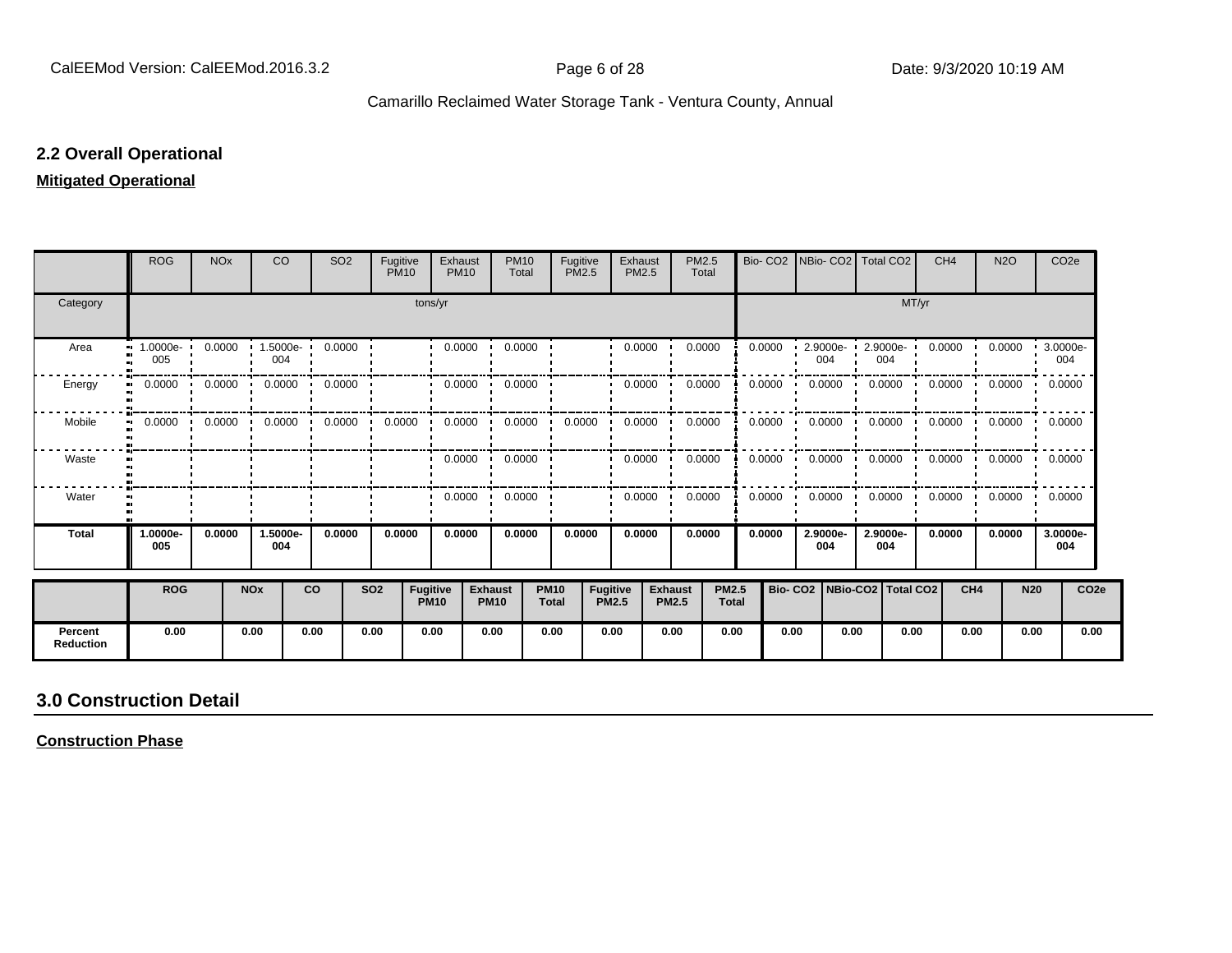| Phase<br><b>Number</b> | <b>Phase Name</b>             | Phase Type                   | <b>Start Date</b> | End Date   | Num Days Num Days<br>Week |                  | <b>Phase Description</b> |
|------------------------|-------------------------------|------------------------------|-------------------|------------|---------------------------|------------------|--------------------------|
|                        | Site Prepration               | •Site Preparation            | 16/14/2021        | !6/18/2021 |                           |                  |                          |
|                        | •Demolition                   | •Demolition                  | 16/21/2021        | !7/9/2021  |                           | 15 <sub>1</sub>  |                          |
|                        | <b>Excavation and Grading</b> | •Grading                     | 17/12/2021        | !8/13/2021 |                           | 25 <sub>1</sub>  |                          |
|                        | <b>Tank Construction</b>      | <b>Building Construction</b> | <b>8/16/2021</b>  | '1/28/2022 |                           | 120 <sup>1</sup> |                          |

**Acres of Grading (Site Preparation Phase): 0**

**Acres of Grading (Grading Phase): 0**

**Acres of Paving: 0.37**

**Residential Indoor: 0; Residential Outdoor: 0; Non-Residential Indoor: 0; Non-Residential Outdoor: 0; Striped Parking Area: 0 (Architectural Coating ±sqft)**

#### **OffRoad Equipment**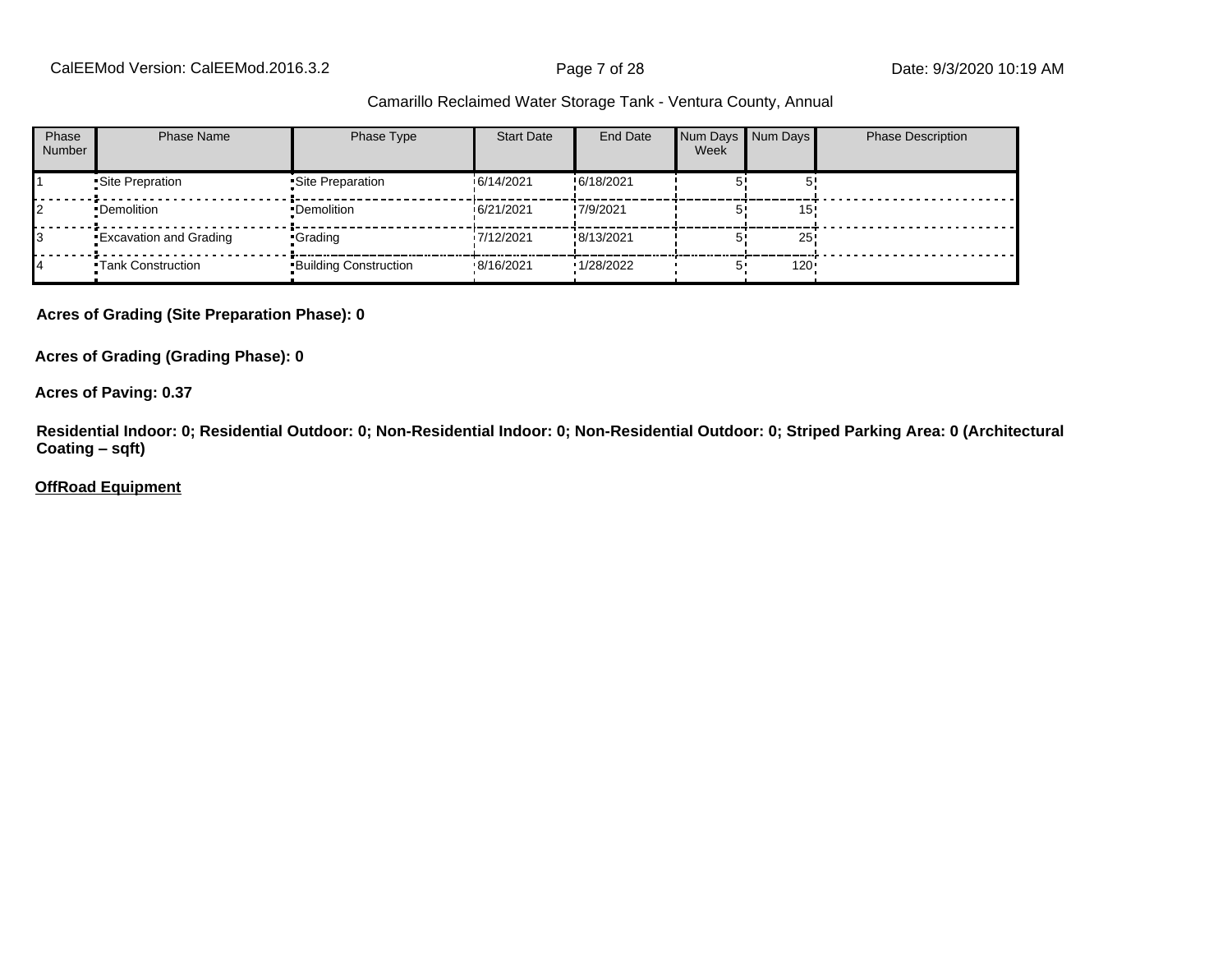| <b>Phase Name</b>             | Offroad Equipment Type     | Amount       | <b>Usage Hours</b> | <b>Horse Power</b> | <b>Load Factor</b> |
|-------------------------------|----------------------------|--------------|--------------------|--------------------|--------------------|
| <b>Site Prepration</b>        | Concrete/Industrial Saws   | <sup>0</sup> |                    | 81!                | 0.73               |
| <b>Site Prepration</b>        | <b>Graders</b>             |              | 8.00               | 187                | 0.41               |
| <b>Site Prepration</b>        | Rubber Tired Dozers        | 0            |                    | 247                | 0.40               |
| Site Prepration               | •Tractors/Loaders/Backhoes |              | $8.00^{\circ}$     | 97'                | 0.37               |
| Demolition                    | "Cement and Mortar Mixers  | 0i           |                    | 9                  | 0.56               |
| Demolition                    | Concrete/Industrial Saws   |              | 8.00               | 81                 | 0.73               |
| Demolition                    | <b>Cranes</b>              | 0            |                    | 231                | 0.29               |
| Demolition                    | -Forklifts                 | 0i           |                    | 89!                | 0.20               |
| Demolition                    | ·Pavers                    | Ωi           |                    | 130!               | 0.42               |
| Demolition                    | Rollers                    | 0 i          |                    | 80 <sub>1</sub>    | 0.38               |
| Demolition                    | <b>Rubber Tired Dozers</b> |              | 1.00               | 247                | 0.40               |
| Demolition                    | Tractors/Loaders/Backhoes  | 2i           | 6.00 <sup>1</sup>  | 97 <sub>1</sub>    | 0.37               |
| <b>Excavation and Grading</b> | Concrete/Industrial Saws   |              | 8.00               | 81 <sub>1</sub>    | 0.73               |
| <b>Excavation and Grading</b> | <b>Excavators</b>          |              | $6.00^{\circ}$     | 78                 | 0.48               |
| <b>Excavation and Grading</b> | Rubber Tired Dozers        |              | 1.00               | 247!               | 0.40               |
| <b>Excavation and Grading</b> | Tractors/Loaders/Backhoes  |              | 6.00               | 97 <sub>1</sub>    | 0.37               |
| <b>Tank Construction</b>      | Cranes                     |              | 4.00               | 231                | 0.29               |
| <b>Tank Construction</b>      | •Forklifts                 | 2            | 6.00               | 89 <sub>1</sub>    | 0.20               |
| <b>Tank Construction</b>      | •Tractors/Loaders/Backhoes | 2:           | 8.00               | $97 -$             | 0.37               |

**Trips and VMT**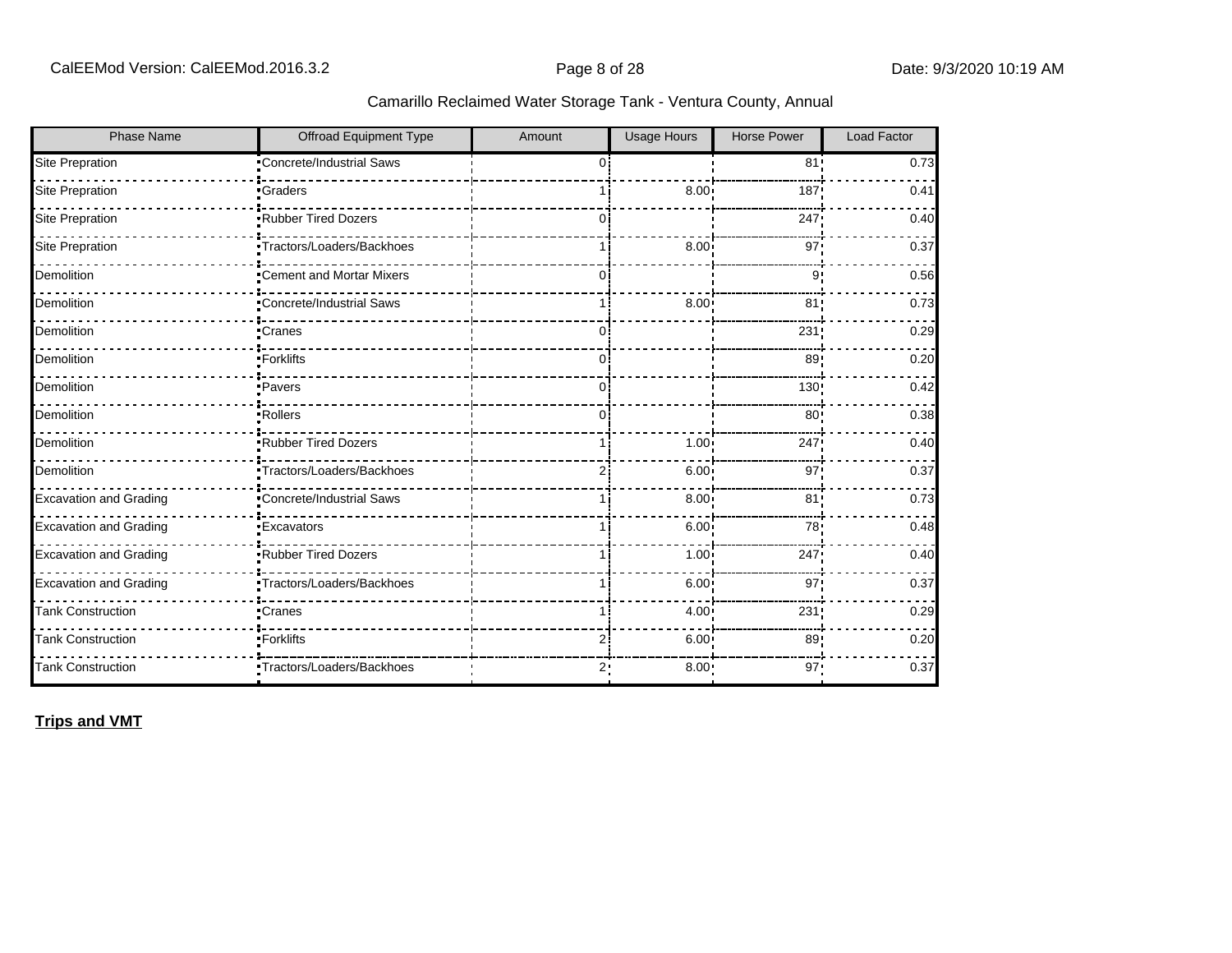| <b>Phase Name</b>                | <b>Offroad Equipment</b><br>Count | <b>Worker Trip</b><br><b>Number</b> | Vendor Trip<br><b>Number</b> | <b>Hauling Trip</b><br><b>Number</b> | <b>Worker Trip</b><br>Length | Vendor Trip<br>Length | <b>Hauling Trip</b><br>Length | <b>Worker Vehicle</b><br>Class | Vendor         | Hauling<br>Vehicle Class Vehicle Class |
|----------------------------------|-----------------------------------|-------------------------------------|------------------------------|--------------------------------------|------------------------------|-----------------------|-------------------------------|--------------------------------|----------------|----------------------------------------|
| Site Prepration                  |                                   | $5.00 -$                            | 0.00!                        | $0.00 \cdot$                         | 10.80i                       | 7.30!                 |                               | 20.00 LD Mix                   | <b>HDT Mix</b> | !HHDT                                  |
| Demolition                       |                                   | 10.00                               | 3.00                         | $247.00 \cdot$                       | 10.80i                       | 7.30!                 |                               | 20.00 LD Mix                   | <b>HDT Mix</b> | !HHDT                                  |
| <b>Excavation and</b><br>Cradina |                                   | 10.00                               | 0.00!                        | $0.00 \cdot$                         | 10.80i                       | 7.30!                 |                               | 20.00 LD Mix                   | <b>HDT Mix</b> | !HHDT                                  |
| Tank Construction                |                                   | $7.00 \cdot$                        | $3.00 -$                     | $0.00 \cdot$                         | $10.80 -$                    | $7.30 \cdot$          |                               | 20.00 LD Mix                   | <b>HDT Mix</b> | <b>HHDT</b>                            |

#### **3.1 Mitigation Measures Construction**

Water Exposed Area

#### **3.2 Site Prepration - 2021**

#### **Unmitigated Construction On-Site**

|                      | <b>ROG</b>                     | <b>NO<sub>x</sub></b> | CO     | SO <sub>2</sub>         | Fugitive<br><b>PM10</b> | Exhaust<br><b>PM10</b> | <b>PM10</b><br>Total | Fugitive<br>PM2.5 | Exhaust<br><b>PM2.5</b> | <b>PM2.5 Total</b> Bio- CO2 NBio- CO2 Total CO2 |        |        |        | CH <sub>4</sub> | <b>N2O</b> | CO <sub>2e</sub> |
|----------------------|--------------------------------|-----------------------|--------|-------------------------|-------------------------|------------------------|----------------------|-------------------|-------------------------|-------------------------------------------------|--------|--------|--------|-----------------|------------|------------------|
| Category             |                                |                       |        |                         |                         | tons/yr                |                      |                   |                         |                                                 |        |        |        | MT/yr           |            |                  |
| <b>Fugitive Dust</b> |                                |                       |        |                         | 1.3300e-<br>003         | 0.0000                 | .3300e-<br>003       | -.4000e<br>004    | 0.0000                  | 1.4000e-<br>004                                 | 0.0000 | 0.0000 | 0.0000 | 0.0000          | 0.0000     | 0.0000           |
| Off-Road             | $\blacksquare$ 1.6000e-<br>003 | 0.0196                | 0.0101 | $\cdot$ 2.0000e-<br>005 |                         | 7.5000e-<br>004        | 7.5000e-<br>004      |                   | 6.9000e-<br>004         | 6.9000e-<br>004                                 | 0.0000 | 2.1377 | 2.1377 | 6.9000e-<br>004 | 0.0000     | 2.1550           |
| <b>Total</b>         | 1.6000e-<br>003                | 0.0196                | 0.0101 | 2.0000e-<br>005         | 1.3300e-<br>003         | 7.5000e-<br>004        | 2.0800e-<br>003      | 1.4000e-<br>004   | 6.9000e-<br>004         | 8.3000e-<br>004                                 | 0.0000 | 2.1377 | 2.1377 | 6.9000e-<br>004 | 0.0000     | 2.1550           |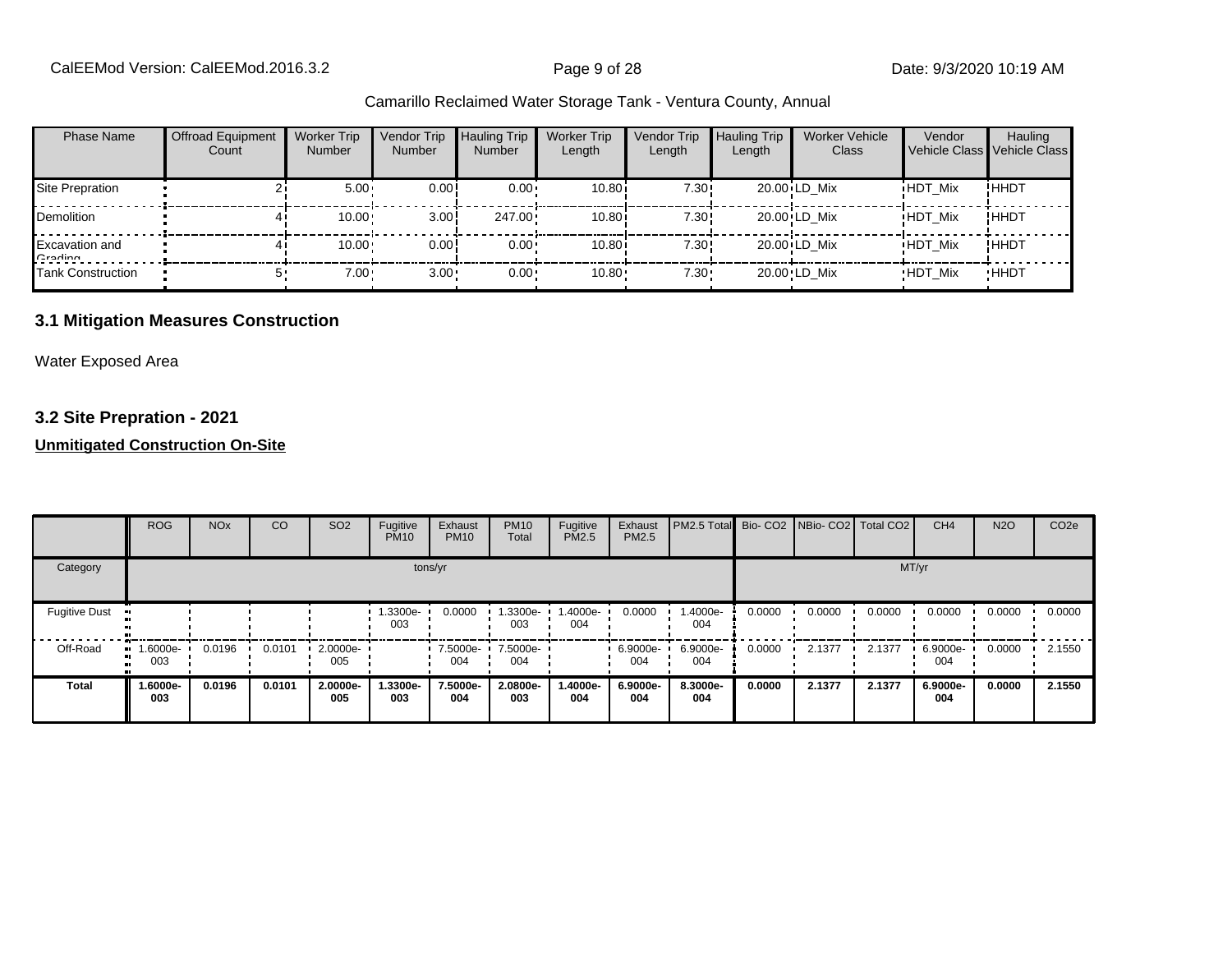#### **3.2 Site Prepration - 2021**

#### **Unmitigated Construction Off-Site**

|              | <b>ROG</b>                   | <b>NO<sub>x</sub></b> | CO              | SO <sub>2</sub> | Fugitive<br><b>PM10</b> | Exhaust<br><b>PM10</b> | <b>PM10</b><br>Total | Fugitive<br><b>PM2.5</b> | Exhaust<br>PM2.5 | PM2.5 Total Bio- CO2 NBio- CO2 Total CO2 |        |        |        | CH <sub>4</sub> | <b>N2O</b> | CO <sub>2e</sub> |
|--------------|------------------------------|-----------------------|-----------------|-----------------|-------------------------|------------------------|----------------------|--------------------------|------------------|------------------------------------------|--------|--------|--------|-----------------|------------|------------------|
| Category     |                              |                       |                 |                 | tons/yr                 |                        |                      |                          |                  |                                          |        |        | MT/yr  |                 |            |                  |
| Hauling<br>œ | 0.0000                       | 0.0000                | 0.0000          | 0.0000          | 0.0000                  | 0.0000                 | 0.0000               | 0.0000                   | 0.0000           | 0.0000                                   | 0.0000 | 0.0000 | 0.0000 | 0.0000          | 0.0000     | 0.0000           |
| Vendor       | 0.0000<br>$\bullet$          | 0.0000                | 0.0000          | 0.0000          | 0.0000                  | 0.0000                 | 0.0000               | 0.0000                   | 0.0000           | 0.0000                                   | 0.0000 | 0.0000 | 0.0000 | 0.0000          | 0.0000     | 0.0000           |
| Worker       | 4.0000e-<br>$\bullet$<br>005 | 3.0000e-<br>005       | 3.1000e-<br>004 | 0.0000          | 1.0000e-<br>004         | 0.0000                 | 1.0000e-<br>004      | 3.0000e-<br>005          | 0.0000           | 3.0000e-<br>005                          | 0.0000 | 0.0838 | 0.0838 | 0.0000          | 0.0000     | 0.0838           |
| <b>Total</b> | 4.0000e-<br>005              | 3.0000e-<br>005       | 3.1000e-<br>004 | 0.0000          | 1.0000e-<br>004         | 0.0000                 | 1.0000e-<br>004      | 3.0000e-<br>005          | 0.0000           | 3.0000e-<br>005                          | 0.0000 | 0.0838 | 0.0838 | 0.0000          | 0.0000     | 0.0838           |

#### **Mitigated Construction On-Site**

|                      | <b>ROG</b>                         | <b>NO<sub>x</sub></b> | CO     | SO <sub>2</sub> | Fugitive<br><b>PM10</b> | Exhaust<br><b>PM10</b> | <b>PM10</b><br>Total | Fugitive<br>PM2.5 | Exhaust<br>PM2.5 | PM2.5 Total Bio- CO2 NBio- CO2 Total CO2 |        |        |        | CH <sub>4</sub> | <b>N2O</b> | CO <sub>2e</sub> |
|----------------------|------------------------------------|-----------------------|--------|-----------------|-------------------------|------------------------|----------------------|-------------------|------------------|------------------------------------------|--------|--------|--------|-----------------|------------|------------------|
| Category             |                                    |                       |        |                 |                         | tons/yr                |                      |                   |                  |                                          |        |        |        | MT/yr           |            |                  |
| <b>Fugitive Dust</b> |                                    |                       |        |                 | 5.2000e-<br>004         | 0.0000                 | 5.2000e-<br>004      | 6.0000e-<br>005   | 0.0000           | 6.0000e-<br>005                          | 0.0000 | 0.0000 | 0.0000 | 0.0000          | 0.0000     | 0.0000           |
| Off-Road             | $\blacksquare$ 1.6000e-<br><br>003 | 0.0196                | 0.0101 | 2.0000e-<br>005 |                         | 7.5000e-<br>004        | 7.5000e-<br>004      |                   | 6.9000e-<br>004  | 6.9000e-<br>004                          | 0.0000 | 2.1377 | 2.1377 | 6.9000e-<br>004 | 0.0000     | 2.1550           |
| <b>Total</b>         | 1.6000e-<br>003                    | 0.0196                | 0.0101 | 2.0000e-<br>005 | 5.2000e-<br>004         | 7.5000e-<br>004        | 1.2700e-<br>003      | 6.0000e-<br>005   | 6.9000e-<br>004  | 7.5000e-<br>004                          | 0.0000 | 2.1377 | 2.1377 | 6.9000e-<br>004 | 0.0000     | 2.1550           |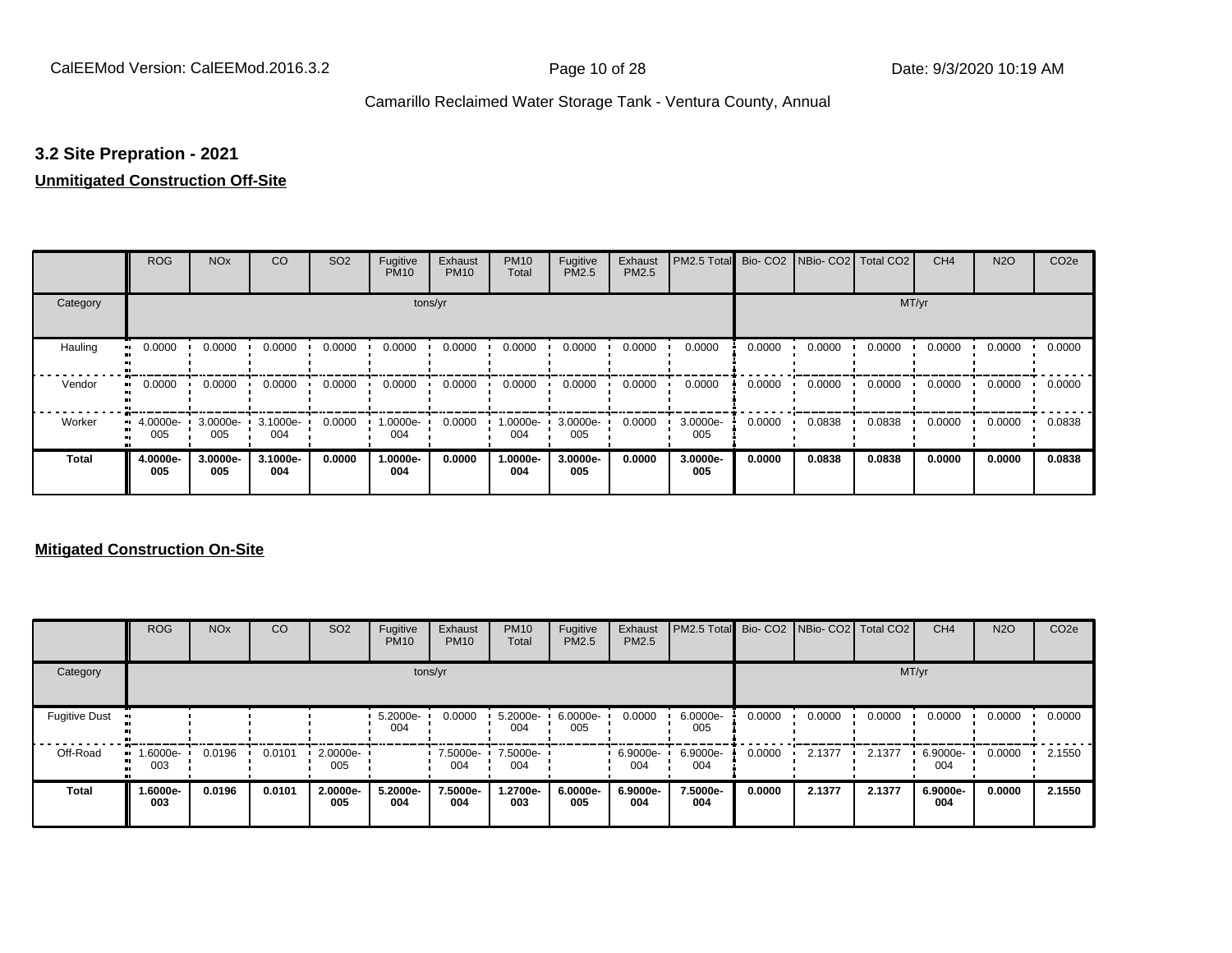#### **3.2 Site Prepration - 2021**

#### **Mitigated Construction Off-Site**

|                           | <b>ROG</b>      | <b>NO<sub>x</sub></b> | CO              | SO <sub>2</sub> | Fugitive<br><b>PM10</b> | Exhaust<br><b>PM10</b> | <b>PM10</b><br>Total | Fugitive<br><b>PM2.5</b> | Exhaust<br>PM2.5 | PM2.5<br>Total  |        | Bio- CO2   NBio- CO2   Total CO2 |        | CH <sub>4</sub> | <b>N2O</b> | CO <sub>2e</sub> |
|---------------------------|-----------------|-----------------------|-----------------|-----------------|-------------------------|------------------------|----------------------|--------------------------|------------------|-----------------|--------|----------------------------------|--------|-----------------|------------|------------------|
| Category                  |                 |                       |                 |                 | tons/yr                 |                        |                      |                          |                  |                 |        |                                  | MT/yr  |                 |            |                  |
| Hauling<br>$\blacksquare$ | 0.0000          | 0.0000                | 0.0000          | 0.0000          | 0.0000                  | 0.0000                 | 0.0000               | 0.0000                   | 0.0000           | 0.0000          | 0.0000 | 0.0000                           | 0.0000 | 0.0000          | 0.0000     | 0.0000           |
| Vendor<br>$\bullet$       | 0.0000          | 0.0000                | 0.0000          | 0.0000          | 0.0000                  | 0.0000                 | 0.0000               | 0.0000                   | 0.0000           | 0.0000          | 0.0000 | 0.0000                           | 0.0000 | 0.0000          | 0.0000     | 0.0000           |
| Worker<br>$\bullet$       | 4.0000e-<br>005 | 3.0000e-<br>005       | 3.1000e-<br>004 | 0.0000          | 1.0000e-<br>004         | 0.0000                 | 1.0000e-<br>004      | 3.0000e-<br>005          | 0.0000           | 3.0000e-<br>005 | 0.0000 | 0.0838                           | 0.0838 | 0.0000          | 0.0000     | 0.0838           |
| <b>Total</b>              | 4.0000e-<br>005 | 3.0000e-<br>005       | 3.1000e-<br>004 | 0.0000          | 1.0000e-<br>004         | 0.0000                 | 1.0000e-<br>004      | 3.0000e-<br>005          | 0.0000           | 3.0000e-<br>005 | 0.0000 | 0.0838                           | 0.0838 | 0.0000          | 0.0000     | 0.0838           |

**3.3 Demolition - 2021**

**Unmitigated Construction On-Site**

|                      | <b>ROG</b>         | <b>NO<sub>x</sub></b> | CO     | SO <sub>2</sub>    | Fugitive<br><b>PM10</b> | Exhaust<br><b>PM10</b> | <b>PM10</b><br>Total | Fugitive<br>PM2.5 | Exhaust<br><b>PM2.5</b> | PM2.5 Total     |        | Bio- CO2   NBio- CO2   Total CO2 |        | CH <sub>4</sub> | <b>N2O</b> | CO <sub>2e</sub> |
|----------------------|--------------------|-----------------------|--------|--------------------|-------------------------|------------------------|----------------------|-------------------|-------------------------|-----------------|--------|----------------------------------|--------|-----------------|------------|------------------|
| Category             |                    |                       |        |                    |                         | tons/yr                |                      |                   |                         |                 |        |                                  | MT/yr  |                 |            |                  |
| <b>Fugitive Dust</b> |                    |                       |        |                    | 0.0271                  | 0.0000                 | 0.0271               | 4.1000e-<br>003   | 0.0000                  | 4.1000e-<br>003 | 0.0000 | 0.0000                           | 0.0000 | 0.0000          | 0.0000     | 0.0000           |
| Off-Road             | $-5.9700e-$<br>003 | 0.0544                | 0.0568 | $9.0000e -$<br>005 |                         | 3.0600e-<br>003        | 3.0600e-<br>003      |                   | 2.9100e-<br>003         | 2.9100e-<br>003 | 0.0000 | 7.8070                           | 7.8070 | 1.4500e-<br>003 | 0.0000     | 7.8434           |
| <b>Total</b>         | 5.9700e-<br>003    | 0.0544                | 0.0568 | 9.0000e-<br>005    | 0.0271                  | 3.0600e-<br>003        | 0.0301               | 4.1000e-<br>003   | 2.9100e-<br>003         | 7.0100e-<br>003 | 0.0000 | 7.8070                           | 7.8070 | 1.4500e-<br>003 | 0.0000     | 7.8434           |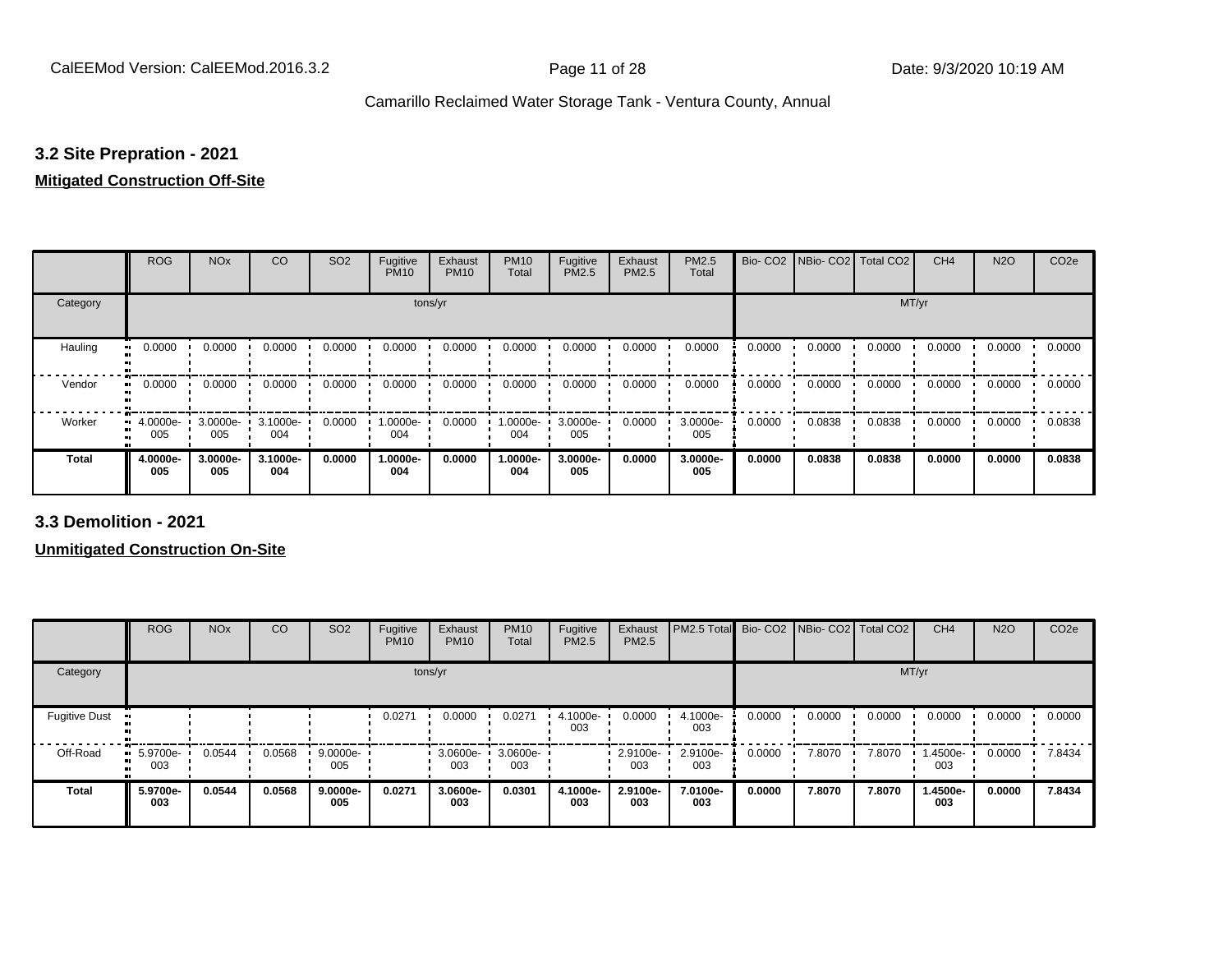#### **3.3 Demolition - 2021**

#### **Unmitigated Construction Off-Site**

|              | <b>ROG</b>         | <b>NO<sub>x</sub></b> | CO              | SO <sub>2</sub>    | Fugitive<br><b>PM10</b> | Exhaust<br><b>PM10</b> | <b>PM10</b><br>Total | Fugitive<br><b>PM2.5</b> | Exhaust<br>PM2.5 | PM2.5 Total Bio- CO2 NBio- CO2 Total CO2 |        |         |         | CH <sub>4</sub> | <b>N2O</b> | CO <sub>2e</sub> |
|--------------|--------------------|-----------------------|-----------------|--------------------|-------------------------|------------------------|----------------------|--------------------------|------------------|------------------------------------------|--------|---------|---------|-----------------|------------|------------------|
| Category     |                    |                       |                 |                    | tons/yr                 |                        |                      |                          |                  |                                          |        |         |         | MT/yr           |            |                  |
| Hauling      | 8.5000e-<br>004    | 0.0312                | 7.3500e-<br>003 | $9.0000e -$<br>005 | 2.1200e-<br>003         | 1.2000e-<br>004        | 2.2400e-<br>003      | 5.8000e-<br>004          | 1.2000e-<br>004  | 7.0000e-<br>004                          | 0.0000 | 9.1014  | 9.1014  | 8.7000e-<br>004 | 0.0000     | 9.1231           |
| Vendor       | $-6.0000e-$<br>005 | 2.1900e-<br>003       | 5.9000e-<br>004 | 1.0000e-<br>005    | 1.5000e-<br>004         | $1.0000e -$<br>005     | 1.6000e-<br>004      | 4.0000e-<br>005          | 1.0000e-<br>005  | 5.0000e-<br>005                          | 0.0000 | 0.5567  | 0.5567  | 4.0000e-<br>005 | 0.0000     | 0.5578           |
| Worker       | 2.6000e-<br>004    | 1.7000e-<br>004       | 1.8500e-<br>003 | 1.0000e-<br>005    | 6.0000e-<br>004         | 0.0000                 | 6.1000e-<br>004      | 1.6000e-<br>004          | 0.0000           | 1.6000e-<br>004                          | 0.0000 | 0.5026  | 0.5026  | 1.0000e-<br>005 | 0.0000     | 0.5029           |
| <b>Total</b> | 1.1700e-<br>003    | 0.0335                | 9.7900e-<br>003 | 1.1000e-<br>004    | 2.8700e-<br>003         | 1.3000e-<br>004        | 3.0100e-<br>003      | 7.8000e-<br>004          | -.3000e<br>004   | $9.1000e -$<br>004                       | 0.0000 | 10.1607 | 10.1607 | 9.2000e-<br>004 | 0.0000     | 10.1838          |

#### **Mitigated Construction On-Site**

|                      | <b>ROG</b>         | <b>NO<sub>x</sub></b> | CO     | SO <sub>2</sub> | Fugitive<br><b>PM10</b> | Exhaust<br><b>PM10</b> | <b>PM10</b><br>Total | Fugitive<br>PM2.5 | Exhaust<br><b>PM2.5</b> | PM2.5 Total Bio- CO2 NBio- CO2 Total CO2 |        |        |        | CH <sub>4</sub> | <b>N2O</b> | CO <sub>2e</sub> |
|----------------------|--------------------|-----------------------|--------|-----------------|-------------------------|------------------------|----------------------|-------------------|-------------------------|------------------------------------------|--------|--------|--------|-----------------|------------|------------------|
| Category             |                    |                       |        |                 |                         | tons/yr                |                      |                   |                         |                                          |        |        |        | MT/yr           |            |                  |
| <b>Fugitive Dust</b> |                    |                       |        |                 | 0.0106                  | 0.0000                 | 0.0106               | 1.6000e-<br>003   | 0.0000                  | -.6000e<br>003                           | 0.0000 | 0.0000 | 0.0000 | 0.0000          | 0.0000     | 0.0000           |
| Off-Road             | $-5.9700e-$<br>003 | 0.0544                | 0.0568 | 9.0000e-<br>005 |                         | 3.0600e-<br>003        | 3.0600e-<br>003      |                   | 2.9100e-<br>003         | 2.9100e-<br>003                          | 0.0000 | 7.8070 | 7.8070 | 1.4500e-<br>003 | 0.0000     | 7.8434           |
| <b>Total</b>         | 5.9700e-<br>003    | 0.0544                | 0.0568 | 9.0000e-<br>005 | 0.0106                  | 3.0600e-<br>003        | 0.0136               | 1.6000e-<br>003   | 2.9100e-<br>003         | 4.5100e-<br>003                          | 0.0000 | 7.8070 | 7.8070 | 1.4500e-<br>003 | 0.0000     | 7.8434           |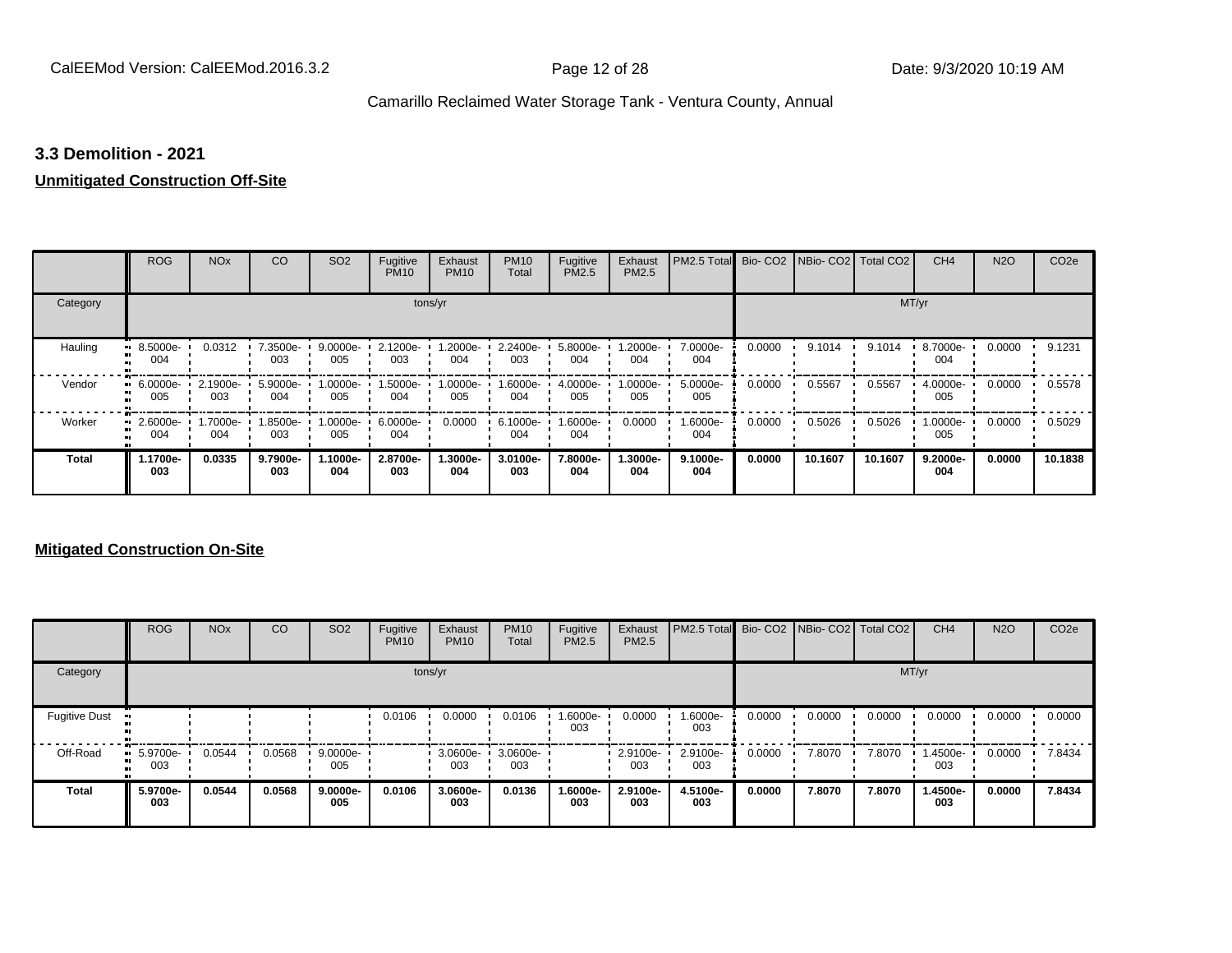#### **3.3 Demolition - 2021**

### **Mitigated Construction Off-Site**

|              | <b>ROG</b>      | <b>NO<sub>x</sub></b> | CO                | SO <sub>2</sub>    | Fugitive<br><b>PM10</b> | Exhaust<br><b>PM10</b> | <b>PM10</b><br>Total | Fugitive<br>PM2.5    | Exhaust<br>PM2.5 | PM2.5 Total       |        | Bio- CO2   NBio- CO2   Total CO2 |         | CH <sub>4</sub>    | <b>N2O</b> | CO <sub>2e</sub> |
|--------------|-----------------|-----------------------|-------------------|--------------------|-------------------------|------------------------|----------------------|----------------------|------------------|-------------------|--------|----------------------------------|---------|--------------------|------------|------------------|
| Category     |                 |                       |                   |                    | tons/yr                 |                        |                      |                      |                  |                   |        |                                  | MT/yr   |                    |            |                  |
| Hauling      | 8.5000e-<br>004 | 0.0312                | 7.3500e- '<br>003 | $9.0000e -$<br>005 | 2.1200e-<br>003         | 1.2000e-<br>004        | 2.2400e-<br>003      | 5.8000e-<br>004      | -2000e-<br>004   | 7.0000e-<br>004   | 0.0000 | 9.1014                           | 9.1014  | 8.7000e-<br>004    | 0.0000     | 9.1231           |
| Vendor       | 6.0000e-<br>005 | $-2.1900e-$<br>003    | 5.9000e-<br>004   | 1.0000e-<br>005    | 1.5000e-<br>004         | 1.0000e-<br>005        | 1.6000e-<br>004      | 4.0000e-<br>005      | -:0000e<br>005   | 5.0000e-<br>005   | 0.0000 | 0.5567                           | 0.5567  | 4.0000e-<br>005    | 0.0000     | 0.5578           |
| Worker       | 2.6000e-<br>004 | 1.7000e-<br>004       | 1.8500e-<br>003   | 1.0000e-<br>005    | 6.0000e-<br>004         | 0.0000                 | 6.1000e-<br>004      | -:0000 - 1.60<br>004 | 0.0000           | 1.6000e-<br>004   | 0.0000 | 0.5026                           | 0.5026  | 1.0000e-<br>005    | 0.0000     | 0.5029           |
| <b>Total</b> | 1.1700e-<br>003 | 0.0335                | 9.7900e-<br>003   | -.1000e<br>004     | 2.8700e-<br>003         | 1.3000e-<br>004        | 3.0100e-<br>003      | 7.8000e-<br>004      | -.3000e<br>004   | $9.1000e-$<br>004 | 0.0000 | 10.1607                          | 10.1607 | $9.2000e -$<br>004 | 0.0000     | 10.1838          |

#### **3.4 Excavation and Grading - 2021**

**Unmitigated Construction On-Site**

|                      | <b>ROG</b>        | <b>NO<sub>x</sub></b> | CO     | SO <sub>2</sub> | Fugitive<br><b>PM10</b> | Exhaust<br><b>PM10</b> | <b>PM10</b><br>Total | Fugitive<br><b>PM2.5</b> | Exhaust<br><b>PM2.5</b> | PM2.5 Total Bio- CO2 NBio- CO2 |        |         | Total CO <sub>2</sub> | CH <sub>4</sub> | <b>N2O</b> | CO <sub>2e</sub> |
|----------------------|-------------------|-----------------------|--------|-----------------|-------------------------|------------------------|----------------------|--------------------------|-------------------------|--------------------------------|--------|---------|-----------------------|-----------------|------------|------------------|
| Category             |                   |                       |        |                 |                         | tons/yr                |                      |                          |                         |                                |        |         | MT/yr                 |                 |            |                  |
| <b>Fugitive Dust</b> |                   |                       |        |                 | 9.4100e-<br>003         | 0.0000                 | 9.4100e-<br>003      | 5.1700e-<br>003          | 0.0000                  | 5.1700e-<br>003                | 0.0000 | 0.0000  | 0.0000                | 0.0000          | 0.0000     | 0.0000           |
| Off-Road             | $9.9000e-$<br>003 | 0.0905                | 0.0950 | 1.5000e-<br>004 |                         | 5.0400e-<br>003        | 5.0400e-<br>003      |                          | 4.8100e-<br>003         | 4.8100e-<br>003                | 0.0000 | 13.0797 | 13.0797               | 2.4500e-<br>003 | 0.0000     | 13.1409          |
| <b>Total</b>         | 9.9000e-<br>003   | 0.0905                | 0.0950 | 1.5000e-<br>004 | 9.4100e-<br>003         | 5.0400e-<br>003        | 0.0145               | 5.1700e-<br>003          | 4.8100e-<br>003         | 9.9800e-<br>003                | 0.0000 | 13.0797 | 13.0797               | 2.4500e-<br>003 | 0.0000     | 13.1409          |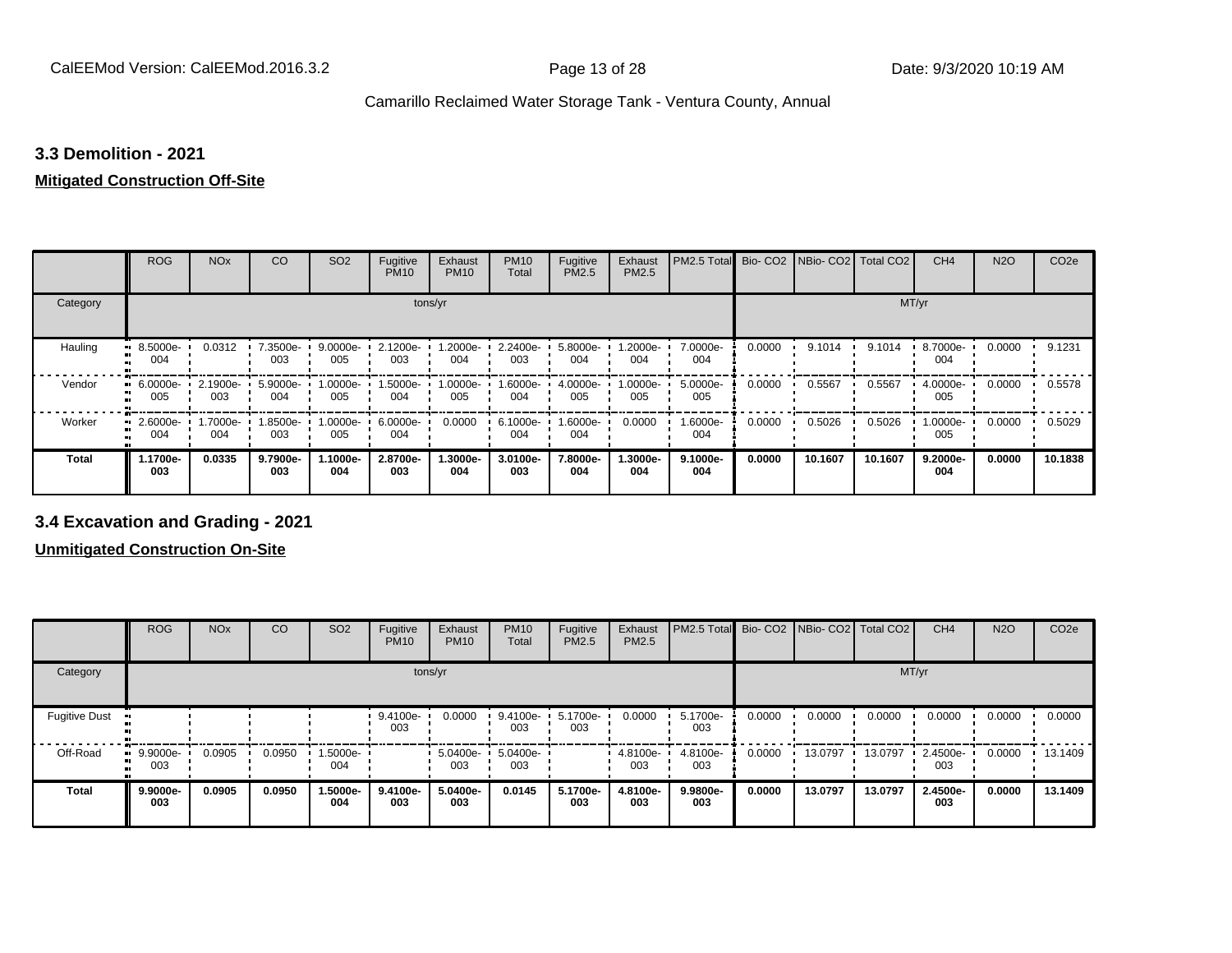#### **3.4 Excavation and Grading - 2021**

#### **Unmitigated Construction Off-Site**

|          | <b>ROG</b>      | <b>NO<sub>x</sub></b> | CO              | SO <sub>2</sub> | Fugitive<br><b>PM10</b> | Exhaust<br><b>PM10</b> | <b>PM10</b><br>Total | Fugitive<br><b>PM2.5</b> | Exhaust<br>PM2.5 | PM2.5 Total Bio- CO2 NBio- CO2 Total CO2 |        |        |        | CH <sub>4</sub> | <b>N2O</b> | CO <sub>2e</sub> |
|----------|-----------------|-----------------------|-----------------|-----------------|-------------------------|------------------------|----------------------|--------------------------|------------------|------------------------------------------|--------|--------|--------|-----------------|------------|------------------|
| Category |                 |                       |                 |                 |                         | tons/yr                |                      |                          |                  |                                          |        |        |        | MT/yr           |            |                  |
| Hauling  | 0.0000          | 0.0000                | 0.0000          | 0.0000          | 0.0000                  | 0.0000                 | 0.0000               | 0.0000                   | 0.0000           | 0.0000                                   | 0.0000 | 0.0000 | 0.0000 | 0.0000          | 0.0000     | 0.0000           |
| Vendor   | 0.0000          | 0.0000                | 0.0000          | 0.0000          | 0.0000                  | 0.0000                 | 0.0000               | 0.0000                   | 0.0000           | 0.0000                                   | 0.0000 | 0.0000 | 0.0000 | 0.0000          | 0.0000     | 0.0000           |
| Worker   | 4.3000e-<br>004 | 2.8000e-<br>004       | 3.0800e-<br>003 | -.0000e<br>005  | 1.0100e-<br>003         | 1.0000e-<br>005        | 1.0200e-<br>003      | 2.7000e-<br>004          | 1.0000e-<br>005  | 2.7000e-<br>004                          | 0.0000 | 0.8376 | 0.8376 | 2.0000e-<br>005 | 0.0000     | 0.8381           |
| Total    | 4.3000e-<br>004 | 2.8000e-<br>004       | 3.0800e-<br>003 | 1.0000e-<br>005 | 1.0100e-<br>003         | 1.0000e-<br>005        | 1.0200e-<br>003      | 2.7000e-<br>004          | 1.0000e-<br>005  | 2.7000e-<br>004                          | 0.0000 | 0.8376 | 0.8376 | 2.0000e-<br>005 | 0.0000     | 0.8381           |

#### **Mitigated Construction On-Site**

|                      | <b>ROG</b>            | <b>NO<sub>x</sub></b> | CO     | SO <sub>2</sub> | Fugitive<br><b>PM10</b> | Exhaust<br><b>PM10</b> | <b>PM10</b><br>Total | Fugitive<br><b>PM2.5</b> | Exhaust<br><b>PM2.5</b> | PM2.5<br>Total  |        | Bio- CO2   NBio- CO2   Total CO2 |         | CH <sub>4</sub> | <b>N2O</b> | CO <sub>2e</sub> |
|----------------------|-----------------------|-----------------------|--------|-----------------|-------------------------|------------------------|----------------------|--------------------------|-------------------------|-----------------|--------|----------------------------------|---------|-----------------|------------|------------------|
| Category             |                       |                       |        |                 |                         | tons/yr                |                      |                          |                         |                 |        |                                  |         | MT/yr           |            |                  |
| <b>Fugitive Dust</b> |                       |                       |        |                 | 3.6700e-<br>003         | 0.0000                 | 3.6700e-<br>003      | 2.0200e-<br>003          | 0.0000                  | 2.0200e-<br>003 | 0.0000 | 0.0000                           | 0.0000  | 0.0000          | 0.0000     | 0.0000           |
| Off-Road             | $9.9000e-$<br><br>003 | 0.0905                | 0.0950 | 1.5000e-<br>004 |                         | $5.0400e -$<br>003     | 5.0400e-<br>003      |                          | 4.8100e-<br>003         | 4.8100e-<br>003 | 0.0000 | 13.0797                          | 13.0797 | 2.4500e-<br>003 | 0.0000     | 13.1408          |
| <b>Total</b>         | 9.9000e-<br>003       | 0.0905                | 0.0950 | 1.5000e-<br>004 | 3.6700e-<br>003         | 5.0400e-<br>003        | 8.7100e-<br>003      | 2.0200e-<br>003          | 4.8100e-<br>003         | 6.8300e-<br>003 | 0.0000 | 13.0797                          | 13.0797 | 2.4500e-<br>003 | 0.0000     | 13.1408          |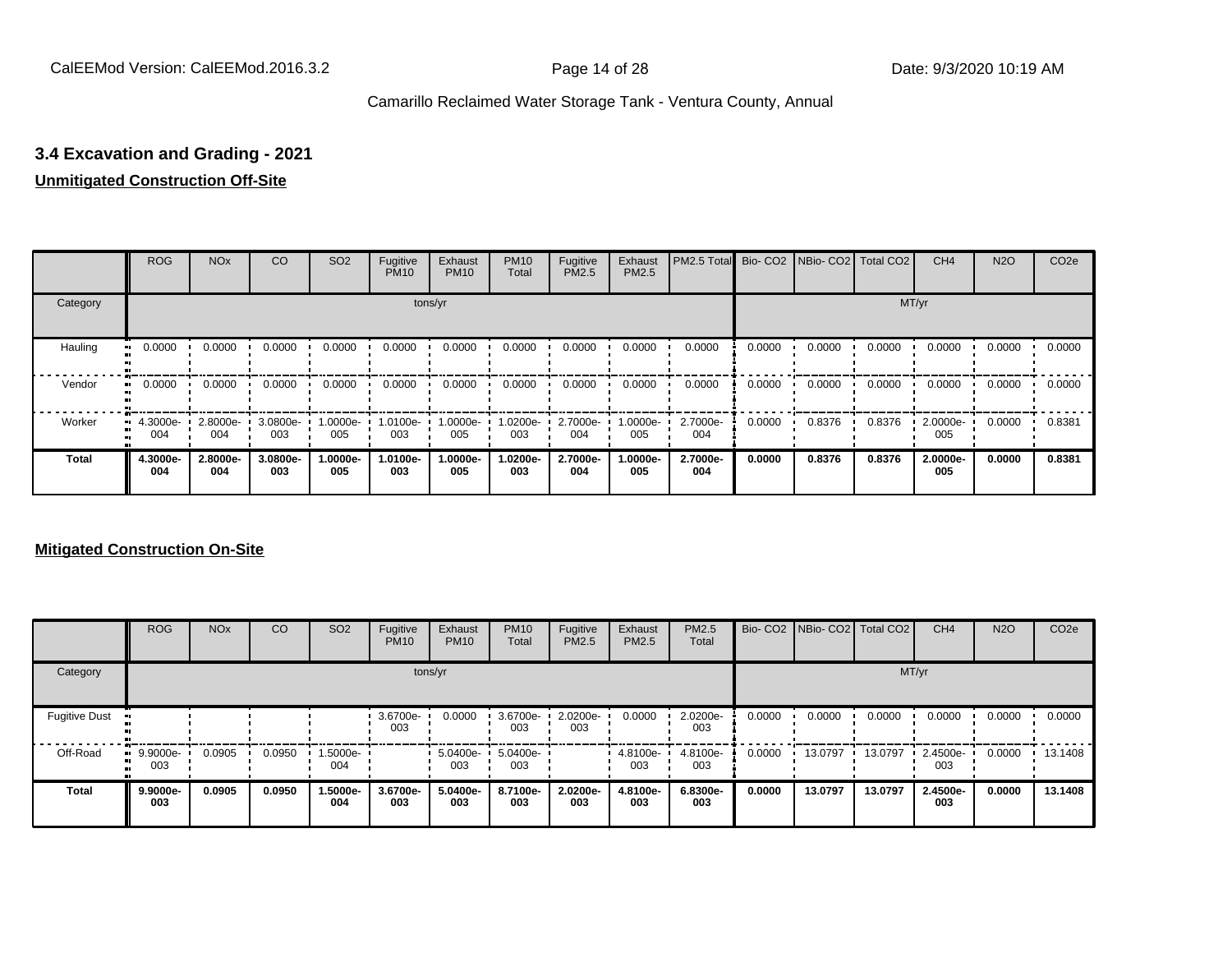#### **3.4 Excavation and Grading - 2021**

#### **Mitigated Construction Off-Site**

|              | <b>ROG</b>      | <b>NO<sub>x</sub></b> | CO              | SO <sub>2</sub>   | Fugitive<br><b>PM10</b> | Exhaust<br><b>PM10</b> | <b>PM10</b><br>Total | Fugitive<br><b>PM2.5</b> | Exhaust<br>PM2.5 | PM2.5 Total Bio- CO2 NBio- CO2 Total CO2 |        |        |        | CH <sub>4</sub> | <b>N2O</b> | CO <sub>2e</sub> |
|--------------|-----------------|-----------------------|-----------------|-------------------|-------------------------|------------------------|----------------------|--------------------------|------------------|------------------------------------------|--------|--------|--------|-----------------|------------|------------------|
| Category     |                 |                       |                 |                   |                         | tons/yr                |                      |                          |                  |                                          |        |        |        | MT/yr           |            |                  |
| Hauling      | 0.0000          | 0.0000                | 0.0000          | 0.0000            | 0.0000                  | 0.0000                 | 0.0000               | 0.0000                   | 0.0000           | 0.0000                                   | 0.0000 | 0.0000 | 0.0000 | 0.0000          | 0.0000     | 0.0000           |
| Vendor       | 0.0000          | 0.0000                | 0.0000          | 0.0000            | 0.0000                  | 0.0000                 | 0.0000               | 0.0000                   | 0.0000           | 0.0000                                   | 0.0000 | 0.0000 | 0.0000 | 0.0000          | 0.0000     | 0.0000           |
| Worker       | 4.3000e-<br>004 | 2.8000e-<br>004       | 3.0800e-<br>003 | 1.0000e- •<br>005 | $1.0100e -$<br>003      | 1.0000e-<br>005        | 1.0200e-<br>003      | 2.7000e-<br>004          | 1.0000e-<br>005  | 2.7000e-<br>004                          | 0.0000 | 0.8376 | 0.8376 | 2.0000e-<br>005 | 0.0000     | 0.8381           |
| <b>Total</b> | 4.3000e-<br>004 | 2.8000e-<br>004       | 3.0800e-<br>003 | $.0000e-$<br>005  | 1.0100e-<br>003         | 1.0000e-<br>005        | 1.0200e-<br>003      | 2.7000e-<br>004          | 1.0000e-<br>005  | 2.7000e-<br>004                          | 0.0000 | 0.8376 | 0.8376 | 2.0000e-<br>005 | 0.0000     | 0.8381           |

**3.5 Tank Construction - 2021**

**Unmitigated Construction On-Site**

|              | <b>ROG</b>   | <b>NO<sub>x</sub></b> | CO     | SO <sub>2</sub>         | Fugitive<br><b>PM10</b> | Exhaust<br><b>PM10</b> | <b>PM10</b><br>Total | Fugitive<br><b>PM2.5</b> | Exhaust<br>PM2.5 | <b>PM2.5 Total Bio-CO2 NBio-CO2 Total CO2</b> |        |         |         | CH <sub>4</sub> | <b>N2O</b> | CO <sub>2e</sub> |
|--------------|--------------|-----------------------|--------|-------------------------|-------------------------|------------------------|----------------------|--------------------------|------------------|-----------------------------------------------|--------|---------|---------|-----------------|------------|------------------|
| Category     |              |                       |        |                         |                         | tons/yr                |                      |                          |                  |                                               |        |         |         | MT/yr           |            |                  |
| Off-Road     | 0.0388<br>ш. | 0.3993                | 0.3632 | $\cdot$ 5.7000e-<br>004 |                         | 0.0224                 | 0.0224               |                          | 0.0206           | 0.0206                                        | 0.0000 | 50.0410 | 50.0410 | 0.0162          | 0.0000     | 50.4456          |
| <b>Total</b> | 0.0388       | 0.3993                | 0.3632 | 5.7000e-<br>004         |                         | 0.0224                 | 0.0224               |                          | 0.0206           | 0.0206                                        | 0.0000 | 50.0410 | 50.0410 | 0.0162          | 0.0000     | 50.4456          |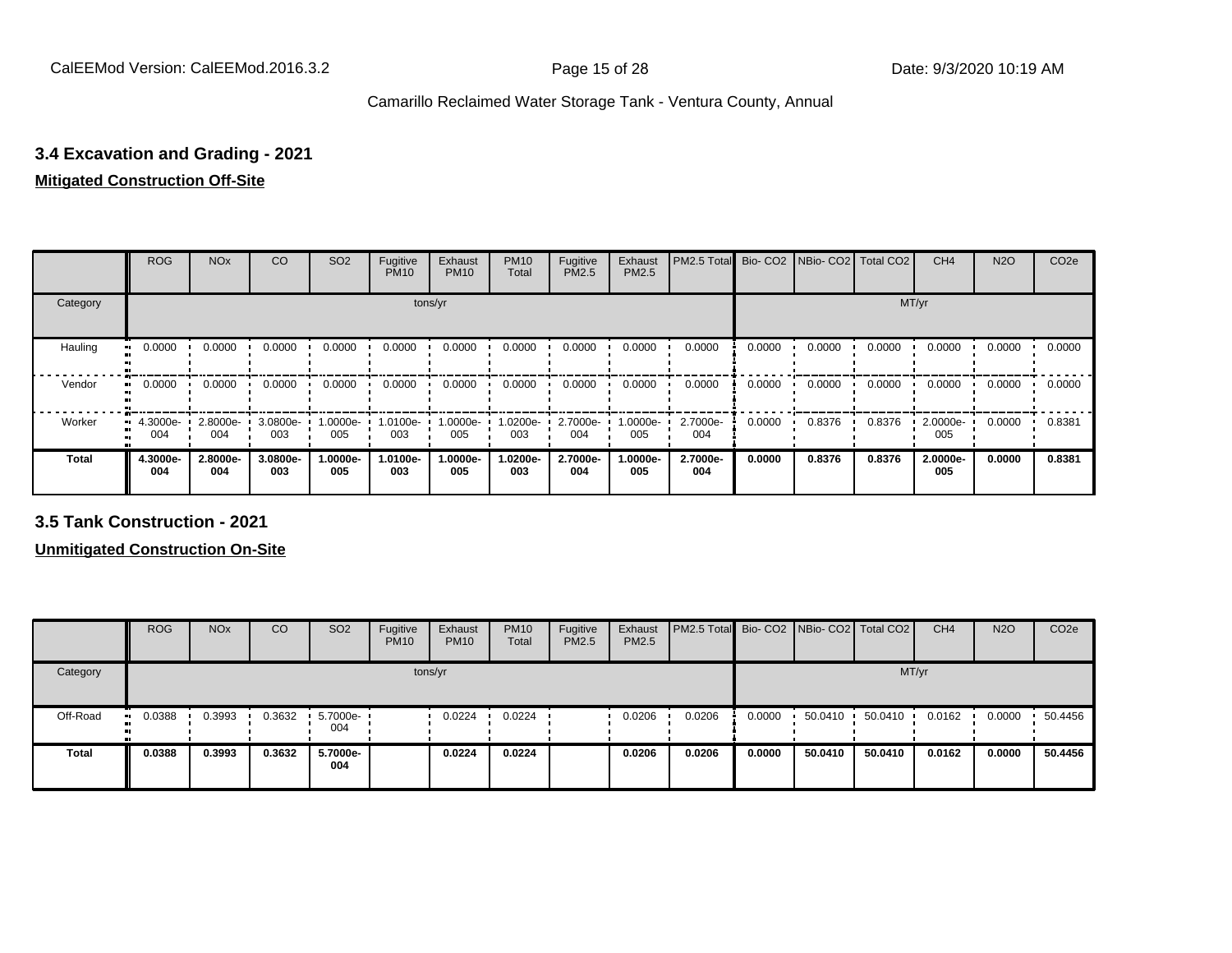#### **3.5 Tank Construction - 2021**

#### **Unmitigated Construction Off-Site**

|          | <b>ROG</b>      | <b>NO<sub>x</sub></b> | CO              | SO <sub>2</sub> | Fugitive<br><b>PM10</b> | Exhaust<br><b>PM10</b> | <b>PM10</b><br>Total | Fugitive<br><b>PM2.5</b> | Exhaust<br>PM2.5 | <b>PM2.5</b><br>Total |        | Bio- CO2   NBio- CO2   Total CO2 |        | CH <sub>4</sub> | <b>N2O</b> | CO <sub>2e</sub> |
|----------|-----------------|-----------------------|-----------------|-----------------|-------------------------|------------------------|----------------------|--------------------------|------------------|-----------------------|--------|----------------------------------|--------|-----------------|------------|------------------|
| Category |                 |                       |                 |                 |                         | tons/yr                |                      |                          |                  |                       |        |                                  | MT/yr  |                 |            |                  |
| Hauling  | 0.0000<br>œ     | 0.0000                | 0.0000          | 0.0000          | 0.0000                  | 0.0000                 | 0.0000               | 0.0000                   | 0.0000           | 0.0000                | 0.0000 | 0.0000                           | 0.0000 | 0.0000          | 0.0000     | 0.0000           |
| Vendor   | 4.3000e-<br>004 | 0.0146                | 3.9400e-<br>003 | 4.0000e-<br>005 | 1.0000e-<br>003         | 4.0000e-<br>005        | 1.0400e-<br>003      | 2.9000e-<br>004          | 4.0000e-<br>005  | 3.3000e-<br>004       | 0.0000 | 3.7115                           | 3.7115 | 3.0000e-<br>004 | 0.0000     | 3.7188           |
| Worker   | 1.2100e-<br>003 | 7.8000e-<br>004       | 8.6200e-<br>003 | 3.0000e-<br>005 | 2.8200e-<br>003         | 2.0000e-<br>005        | 2.8400e-<br>003      | 7.5000e-<br>004          | 2.0000e-<br>005  | 7.7000e-<br>004       | 0.0000 | 2.3452                           | 2.3452 | 6.0000e-<br>005 | 0.0000     | 2.3467           |
| Total    | 1.6400e-<br>003 | 0.0154                | 0.0126          | 7.0000e-<br>005 | 3.8200e-<br>003         | 6.0000e-<br>005        | 3.8800e-<br>003      | 1.0400e-<br>003          | 6.0000e-<br>005  | 1.1000e-<br>003       | 0.0000 | 6.0567                           | 6.0567 | 3.6000e-<br>004 | 0.0000     | 6.0656           |

#### **Mitigated Construction On-Site**

|              | <b>ROG</b>    | <b>NO<sub>x</sub></b> | CO     | SO <sub>2</sub>   | Fugitive<br><b>PM10</b> | Exhaust<br><b>PM10</b> | <b>PM10</b><br>Total | Fugitive<br>PM2.5 | Exhaust<br><b>PM2.5</b> | PM2.5 Total Bio- CO2 NBio- CO2 Total CO2 |        |         |         | CH <sub>4</sub> | <b>N2O</b> | CO <sub>2e</sub> |
|--------------|---------------|-----------------------|--------|-------------------|-------------------------|------------------------|----------------------|-------------------|-------------------------|------------------------------------------|--------|---------|---------|-----------------|------------|------------------|
| Category     |               |                       |        |                   |                         | tons/yr                |                      |                   |                         |                                          |        |         |         | MT/yr           |            |                  |
| Off-Road     | 0.0388<br>. . | 0.3993                | 0.3632 | 5.7000e- ·<br>004 |                         | 0.0224                 | 0.0224               |                   | 0.0206                  | 0.0206                                   | 0.0000 | 50.0410 | 50.0410 | 0.0162          | 0.0000     | 50.4456          |
| <b>Total</b> | 0.0388        | 0.3993                | 0.3632 | 5.7000e-<br>004   |                         | 0.0224                 | 0.0224               |                   | 0.0206                  | 0.0206                                   | 0.0000 | 50.0410 | 50.0410 | 0.0162          | 0.0000     | 50.4456          |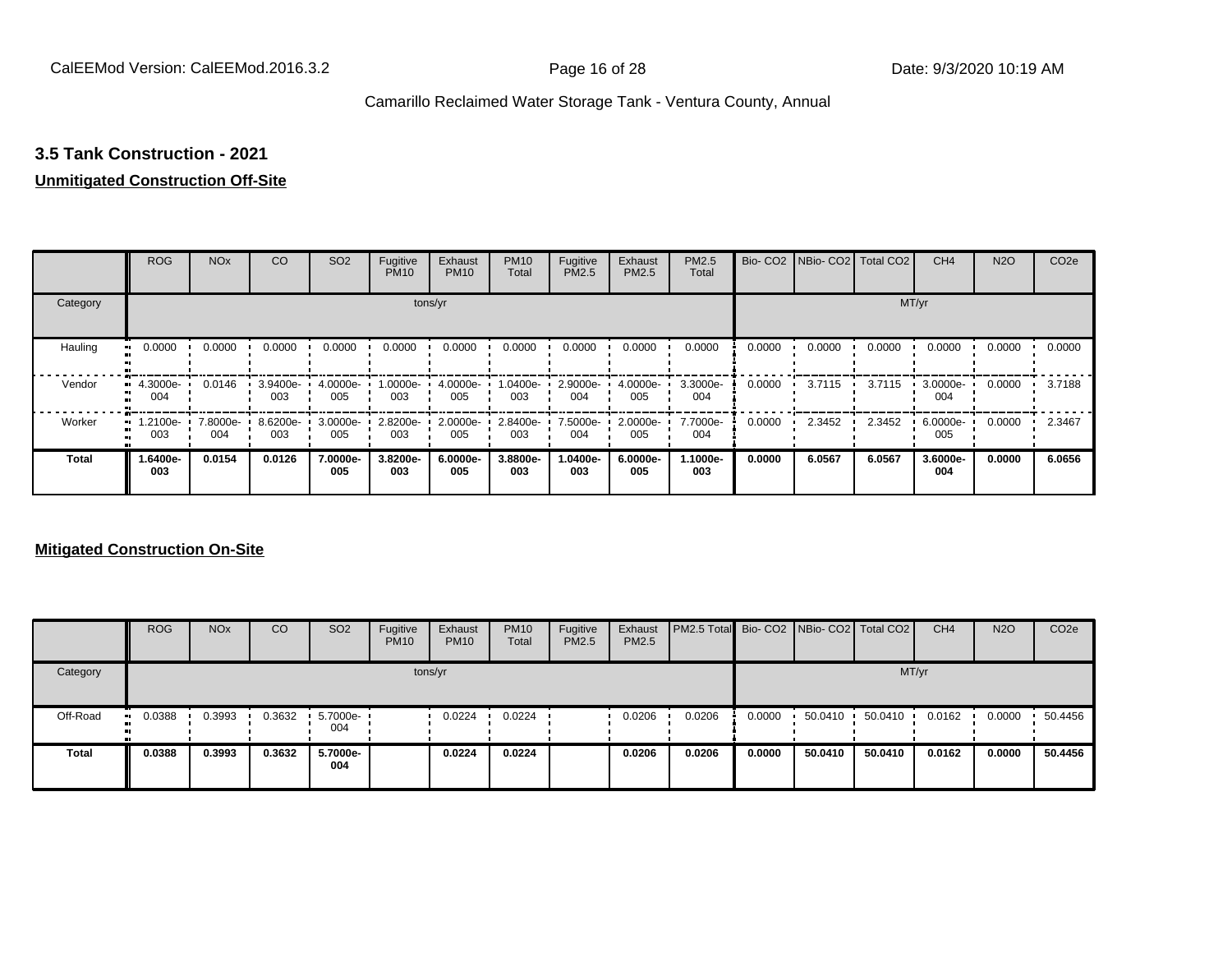### **3.5 Tank Construction - 2021**

#### **Mitigated Construction Off-Site**

|                     | <b>ROG</b>      | <b>NO<sub>x</sub></b> | CO              | SO <sub>2</sub> | Fugitive<br><b>PM10</b> | Exhaust<br><b>PM10</b> | <b>PM10</b><br>Total | Fugitive<br>PM2.5 | Exhaust<br>PM2.5 | PM2.5 Total     |        | Bio- CO2 NBio- CO2 Total CO2 |        | CH <sub>4</sub> | <b>N2O</b> | CO <sub>2e</sub> |
|---------------------|-----------------|-----------------------|-----------------|-----------------|-------------------------|------------------------|----------------------|-------------------|------------------|-----------------|--------|------------------------------|--------|-----------------|------------|------------------|
| Category            |                 |                       |                 |                 | tons/yr                 |                        |                      |                   |                  |                 |        |                              | MT/yr  |                 |            |                  |
| Hauling<br>81       | 0.0000          | 0.0000                | 0.0000          | 0.0000          | 0.0000                  | 0.0000                 | 0.0000               | 0.0000            | 0.0000           | 0.0000          | 0.0000 | 0.0000                       | 0.0000 | 0.0000          | 0.0000     | 0.0000           |
| Vendor              | 4.3000e-<br>004 | 0.0146                | 3.9400e-<br>003 | 4.0000e-<br>005 | 1.0000e-<br>003         | 4.0000e-<br>005        | 1.0400e-<br>003      | 2.9000e-<br>004   | 4.0000e-<br>005  | 3.3000e-<br>004 | 0.0000 | 3.7115                       | 3.7115 | 3.0000e-<br>004 | 0.0000     | 3.7188           |
| Worker<br>$\bullet$ | 1.2100e-<br>003 | 7.8000e-<br>004       | 8.6200e-<br>003 | 3.0000e-<br>005 | 2.8200e-<br>003         | 2.0000e-<br>005        | 2.8400e-<br>003      | 7.5000e-<br>004   | 2.0000e-<br>005  | 7.7000e-<br>004 | 0.0000 | 2.3452                       | 2.3452 | 6.0000e-<br>005 | 0.0000     | 2.3467           |
| <b>Total</b>        | -6400e.<br>003  | 0.0154                | 0.0126          | 7.0000e-<br>005 | 3.8200e-<br>003         | 6.0000e-<br>005        | 3.8800e-<br>003      | 1.0400e-<br>003   | 6.0000e-<br>005  | 1.1000e-<br>003 | 0.0000 | 6.0567                       | 6.0567 | 3.6000e-<br>004 | 0.0000     | 6.0656           |

**3.5 Tank Construction - 2022**

**Unmitigated Construction On-Site**

|                | <b>ROG</b>               | <b>NO<sub>x</sub></b> | CO     | SO <sub>2</sub>   | Fugitive<br><b>PM10</b> | Exhaust<br><b>PM10</b> | <b>PM10</b><br>Total     | Fugitive<br><b>PM2.5</b> | Exhaust<br>PM2.5 | <b>PM2.5 Total</b> Bio- CO2 NBio- CO2 Total CO2 |        |         |         | CH <sub>4</sub> | <b>N2O</b> | CO <sub>2e</sub> |
|----------------|--------------------------|-----------------------|--------|-------------------|-------------------------|------------------------|--------------------------|--------------------------|------------------|-------------------------------------------------|--------|---------|---------|-----------------|------------|------------------|
| Category       |                          |                       |        |                   | tons/yr                 |                        |                          |                          |                  |                                                 |        |         | MT/yr   |                 |            |                  |
| Off-Road<br>п. | $-6.8600e-$<br>003<br>m. | 0.0703                | 0.0715 | 1.1000e- •<br>004 |                         | 003                    | 3.7200e- 3.7200e-<br>003 |                          | 3.4200e-<br>003  | 3.4200e-<br>003                                 | 0.0000 | 10.0148 | 10.0148 | 3.2400e-<br>003 | 0.0000     | 10.0957          |
| <b>Total</b>   | 6.8600e-<br>003          | 0.0703                | 0.0715 | -1000e-،<br>004   |                         | 3.7200e-<br>003        | 3.7200e-<br>003          |                          | 3.4200e-<br>003  | 3.4200e-<br>003                                 | 0.0000 | 10.0148 | 10.0148 | 3.2400e-<br>003 | 0.0000     | 10.0957          |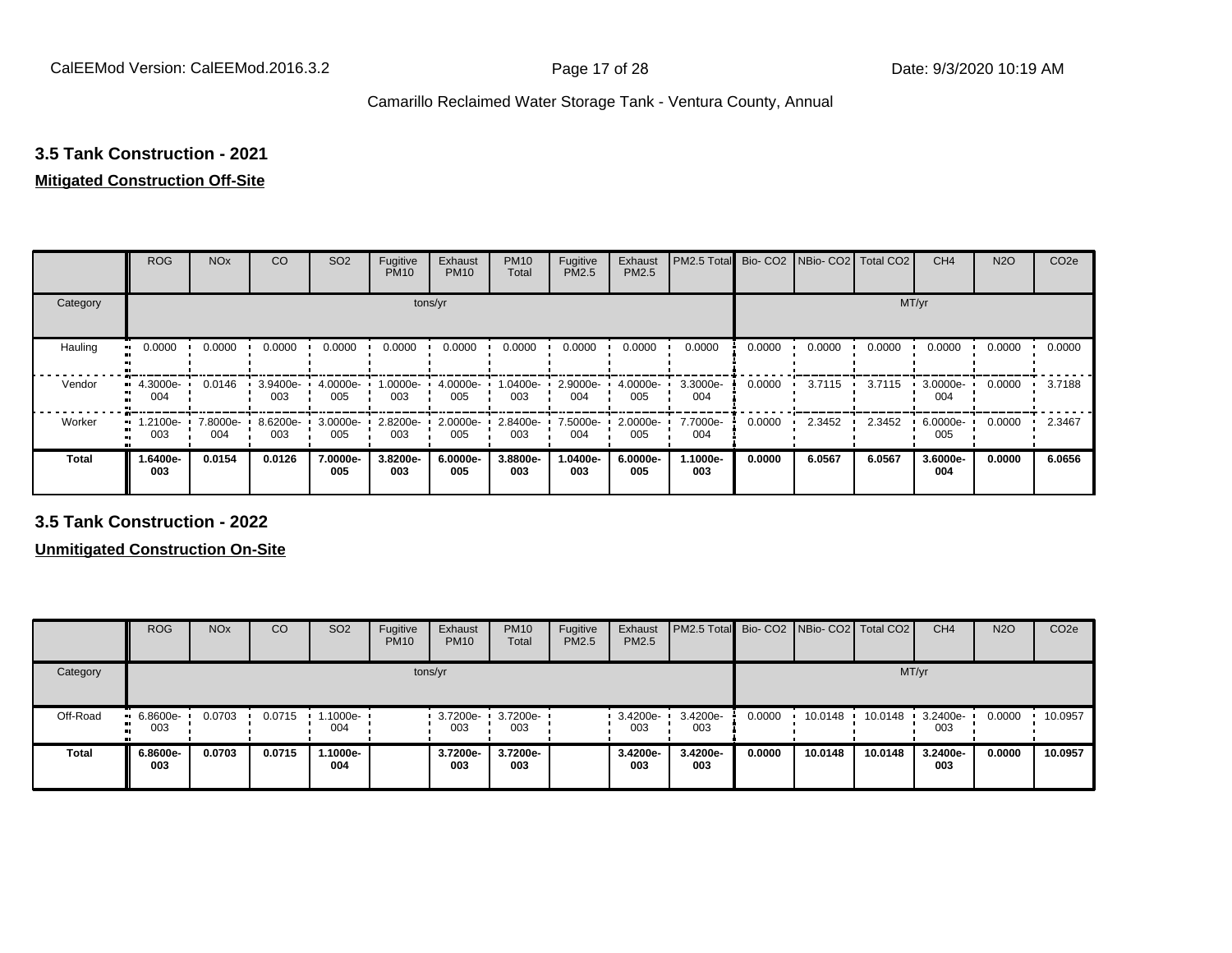#### **3.5 Tank Construction - 2022**

#### **Unmitigated Construction Off-Site**

|              | <b>ROG</b>                     | <b>NO<sub>x</sub></b> | CO              | SO <sub>2</sub> | Fugitive<br><b>PM10</b> | Exhaust<br><b>PM10</b> | <b>PM10</b><br>Total | Fugitive<br>PM2.5 | Exhaust<br>PM2.5 | PM2.5 Total     |        | Bio- CO2 NBio- CO2 Total CO2 |        | CH <sub>4</sub> | <b>N2O</b> | CO <sub>2e</sub> |
|--------------|--------------------------------|-----------------------|-----------------|-----------------|-------------------------|------------------------|----------------------|-------------------|------------------|-----------------|--------|------------------------------|--------|-----------------|------------|------------------|
| Category     |                                |                       |                 |                 | tons/yr                 |                        |                      |                   |                  |                 |        |                              | MT/yr  |                 |            |                  |
| Hauling      | 0.0000<br>81                   | 0.0000                | 0.0000          | 0.0000          | 0.0000                  | 0.0000                 | 0.0000               | 0.0000            | 0.0000           | 0.0000          | 0.0000 | 0.0000                       | 0.0000 | 0.0000          | 0.0000     | 0.0000           |
| Vendor       | $\blacksquare$ 8.0000e-<br>005 | 2.7500e-<br>003       | 7.5000e-<br>004 | 1.0000e-<br>005 | 2.0000e-<br>004         | 1.0000e-<br>005        | 2.1000e-<br>004      | 6.0000e-<br>005   | .0000e-<br>005   | 6.0000e-<br>005 | 0.0000 | 0.7354                       | 0.7354 | 6.0000e-<br>005 | 0.0000     | 0.7368           |
| Worker       | 2.3000e-<br>$\bullet$<br>004   | 1.4000e-<br>004       | 1.5900e-<br>003 | 0.0000          | 5.6000e-<br>004         | 0.0000                 | 5.7000e-<br>004      | 1.5000e-<br>004   | 0.0000           | 1.5000e-<br>004 | 0.0000 | 0.4518                       | 0.4518 | 1.0000e-<br>005 | 0.0000     | 0.4521           |
| <b>Total</b> | 3.1000e-<br>004                | 2.8900e-<br>003       | 2.3400e-<br>003 | 1.0000e-<br>005 | 7.6000e-<br>004         | 1.0000e-<br>005        | 7.8000e-<br>004      | 2.1000e-<br>004   | .0000e-<br>005   | 2.1000e-<br>004 | 0.0000 | 1.1872                       | 1.1872 | 7.0000e-<br>005 | 0.0000     | 1.1889           |

#### **Mitigated Construction On-Site**

|              | <b>ROG</b>         | <b>NO<sub>x</sub></b> | CO     | SO <sub>2</sub> | Fugitive<br><b>PM10</b> | Exhaust<br><b>PM10</b>   | <b>PM10</b><br>Total | Fugitive<br><b>PM2.5</b> | Exhaust<br><b>PM2.5</b> | PM2.5 Total  Bio- CO2   NBio- CO2   Total CO2 |        |         |         | CH <sub>4</sub> | <b>N2O</b> | CO <sub>2e</sub> |
|--------------|--------------------|-----------------------|--------|-----------------|-------------------------|--------------------------|----------------------|--------------------------|-------------------------|-----------------------------------------------|--------|---------|---------|-----------------|------------|------------------|
| Category     |                    |                       |        |                 |                         | tons/yr                  |                      |                          |                         |                                               |        |         |         | MT/yr           |            |                  |
| Off-Road     | $-6.8600e-$<br>003 | 0.0703                | 0.0715 | 1.1000e-<br>004 |                         | 3.7200e- 3.7200e-<br>003 | 003                  |                          | $-3.4200e-$<br>003      | 3.4200e-<br>003                               | 0.0000 | 10.0148 | 10.0148 | 3.2400e-<br>003 | 0.0000     | 10.0957          |
| <b>Total</b> | 6.8600e-<br>003    | 0.0703                | 0.0715 | .1000e-<br>004  |                         | 3.7200e-<br>003          | 3.7200e-<br>003      |                          | 3.4200e-<br>003         | 3.4200e-<br>003                               | 0.0000 | 10.0148 | 10.0148 | 3.2400e-<br>003 | 0.0000     | 10.0957          |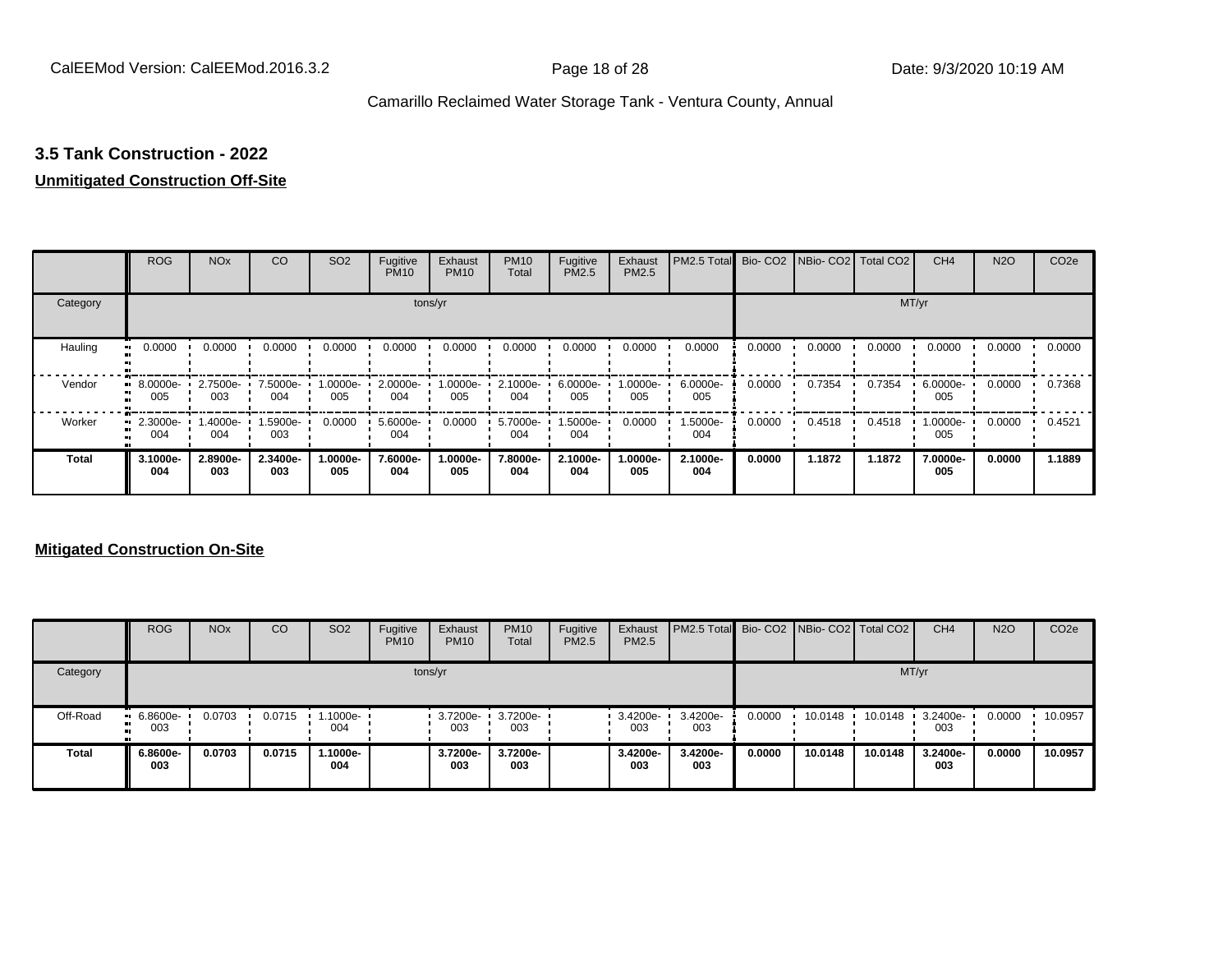# **3.5 Tank Construction - 2022**

#### **Mitigated Construction Off-Site**

|              | <b>ROG</b>                     | <b>NO<sub>x</sub></b> | CO              | SO <sub>2</sub> | Fugitive<br><b>PM10</b> | Exhaust<br><b>PM10</b> | <b>PM10</b><br>Total | Fugitive<br>PM2.5 | Exhaust<br>PM2.5 | PM2.5<br>Total  |        | Bio- CO2   NBio- CO2   Total CO2 |        | CH <sub>4</sub> | <b>N2O</b> | CO <sub>2e</sub> |
|--------------|--------------------------------|-----------------------|-----------------|-----------------|-------------------------|------------------------|----------------------|-------------------|------------------|-----------------|--------|----------------------------------|--------|-----------------|------------|------------------|
| Category     |                                |                       |                 |                 | tons/yr                 |                        |                      |                   |                  |                 |        |                                  | MT/yr  |                 |            |                  |
| Hauling      | 0.0000                         | 0.0000                | 0.0000          | 0.0000          | 0.0000                  | 0.0000                 | 0.0000               | 0.0000            | 0.0000           | 0.0000          | 0.0000 | 0.0000                           | 0.0000 | 0.0000          | 0.0000     | 0.0000           |
| Vendor       | $\blacksquare$ 8.0000e-<br>005 | 2.7500e-<br>003       | 7.5000e-<br>004 | 1.0000e-<br>005 | 2.0000e-<br>004         | 1.0000e-<br>005        | 2.1000e-<br>004      | 6.0000e-<br>005   | $.0000e-$<br>005 | 6.0000e-<br>005 | 0.0000 | 0.7354                           | 0.7354 | 6.0000e-<br>005 | 0.0000     | 0.7368           |
| Worker       | 2.3000e-<br>$\bullet$<br>004   | 1.4000e-<br>004       | 1.5900e-<br>003 | 0.0000          | 5.6000e-<br>004         | 0.0000                 | 5.7000e-<br>004      | 1.5000e-<br>004   | 0.0000           | 1.5000e-<br>004 | 0.0000 | 0.4518                           | 0.4518 | 1.0000e-<br>005 | 0.0000     | 0.4521           |
| <b>Total</b> | 3.1000e-<br>004                | 2.8900e-<br>003       | 2.3400e-<br>003 | 1.0000e-<br>005 | 7.6000e-<br>004         | 1.0000e-<br>005        | 7.8000e-<br>004      | 2.1000e-<br>004   | .0000e-<br>005   | 2.1000e-<br>004 | 0.0000 | 1.1872                           | 1.1872 | 7.0000e-<br>005 | 0.0000     | 1.1889           |

#### **4.0 Operational Detail - Mobile**

**4.1 Mitigation Measures Mobile**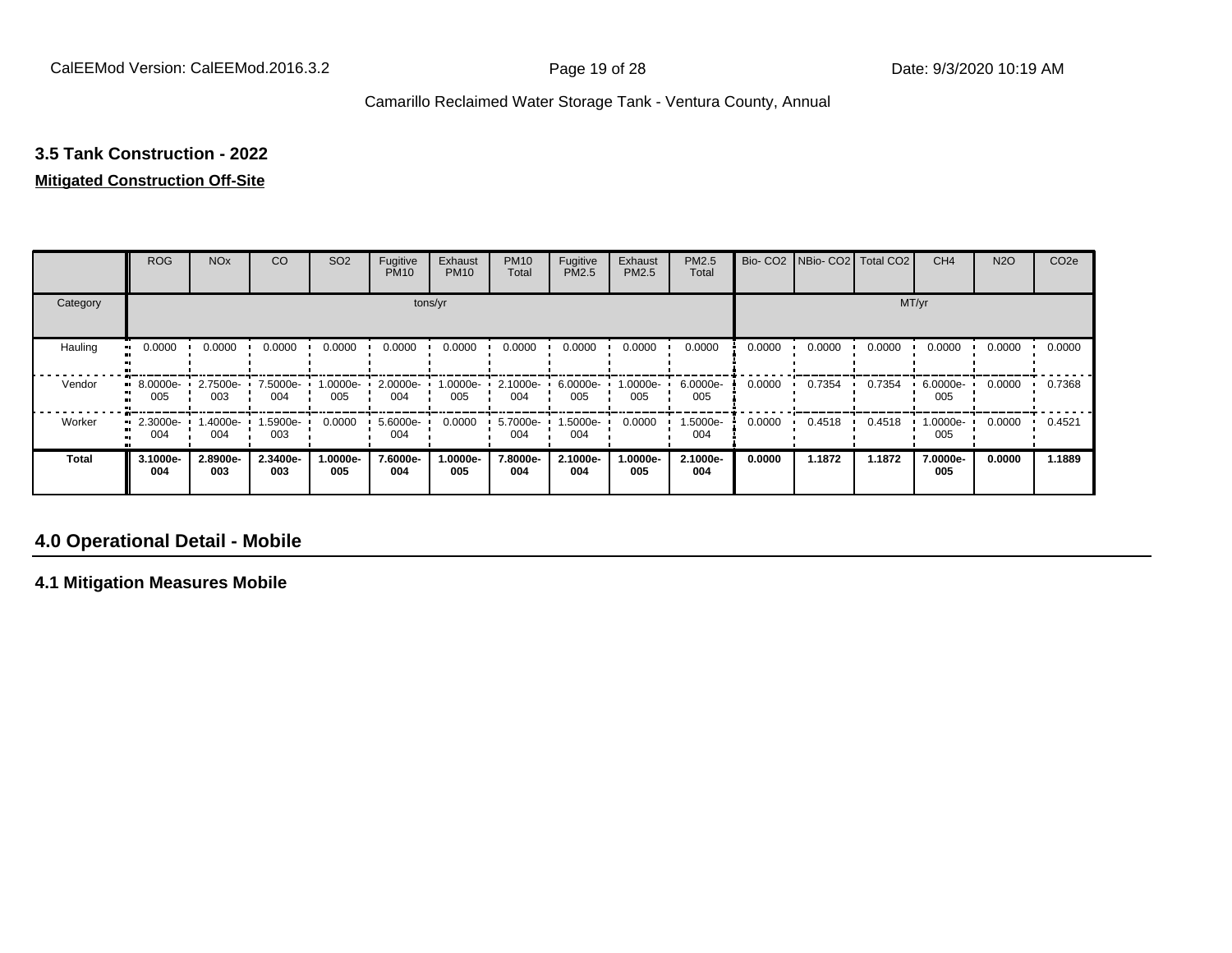|             | <b>ROG</b>          | <b>NO<sub>x</sub></b> | CO     | SO <sub>2</sub> | Fugitive<br><b>PM10</b> | Exhaust<br><b>PM10</b> | <b>PM10</b><br>Total | Fugitive<br><b>PM2.5</b> | Exhaust<br>PM2.5 | <b>PM2.5 Total Bio-CO2 NBio-CO2 Total CO2  </b> |        |        |        | CH <sub>4</sub> | <b>N2O</b> | CO <sub>2e</sub> |
|-------------|---------------------|-----------------------|--------|-----------------|-------------------------|------------------------|----------------------|--------------------------|------------------|-------------------------------------------------|--------|--------|--------|-----------------|------------|------------------|
| Category    |                     |                       |        |                 |                         | tons/yr                |                      |                          |                  |                                                 |        |        | MT/yr  |                 |            |                  |
| Mitigated   | 0.0000<br>$\bullet$ | 0.0000                | 0.0000 | 0.0000          | 0.0000                  | 0.0000                 | 0.0000               | 0.0000                   | 0.0000           | 0.0000                                          | 0.0000 | 0.0000 | 0.0000 | 0.0000          | 0.0000     | 0.0000           |
| Unmitigated | 0.0000              | 0.0000                | 0.0000 | 0.0000          | 0.0000                  | 0.0000                 | 0.0000               | 0.0000                   | 0.0000           | 0.0000                                          | 0.0000 | 0.0000 | 0.0000 | 0.0000          | 0.0000     | 0.0000           |

#### **4.2 Trip Summary Information**

|                            |         | Average Daily Trip Rate |        | Unmitigated       | Mitigated         |
|----------------------------|---------|-------------------------|--------|-------------------|-------------------|
| Land Use                   | Weekday | Saturday                | Sunday | <b>Annual VMT</b> | <b>Annual VMT</b> |
| Other Non-Asphalt Surfaces | 0.00    | 0.00                    | 0.00   |                   |                   |
| Total                      | 0.00    | 0.00                    | 0.00   |                   |                   |

#### **4.3 Trip Type Information**

|                            |            | <b>Miles</b> |                                                                |      | Trip % |      |         | Trip Purpose %  |         |
|----------------------------|------------|--------------|----------------------------------------------------------------|------|--------|------|---------|-----------------|---------|
| Land Use                   | H-W or C-W |              | H-S or C-C │ H-O or C-NW ┃H-W or C-W┃ H-S or C-C ┃ H-O or C-NW |      |        |      | Primary | <b>Diverted</b> | Pass-by |
| Other Non-Asphalt Surfaces | 9.50       | 7.30         | 7.30                                                           | 0.00 | 0.00   | 0.00 |         |                 |         |

#### **4.4 Fleet Mix**

| Land Use                   | LDA          | <b>LDT1</b> | LDT <sub>2</sub> | <b>MDV</b> | HD <sub>1</sub> | _HD <sub>2</sub> | <b>MHD</b> | HHD      | OBUS     | <b>UBUS</b> | <b>MCY</b> | <b>SBUS</b> | MH       |
|----------------------------|--------------|-------------|------------------|------------|-----------------|------------------|------------|----------|----------|-------------|------------|-------------|----------|
| Other Non-Asphalt Surfaces | $0.593330 -$ | 0.040945    | 0.188012         | 0.107577   | 0.017981        | 0.006204         | 0.019981   | 0.018142 | 0.001176 | 0.001026    | 0.003857   | 0.000384    | 0.001386 |

### **5.0 Energy Detail**

Historical Energy Use: N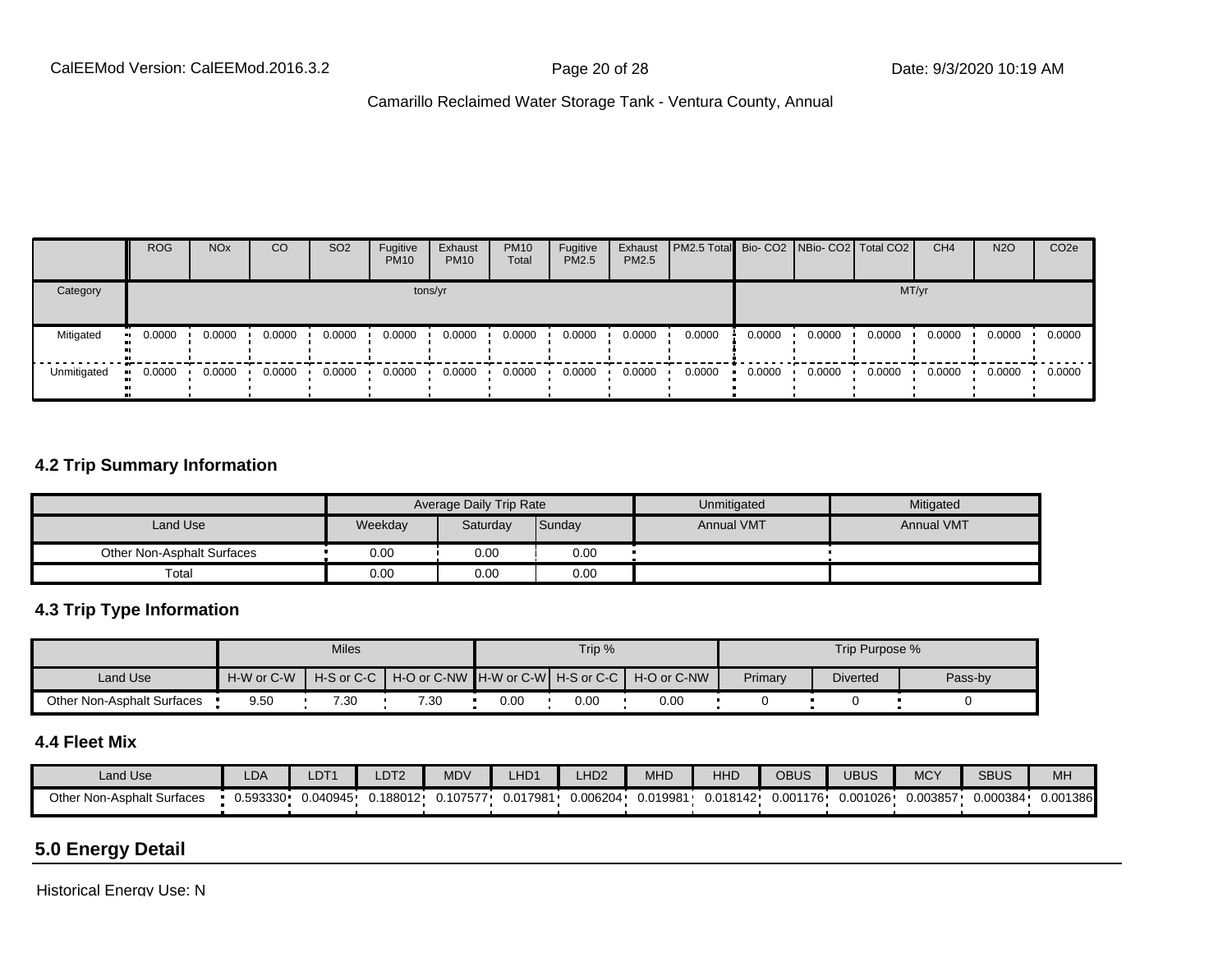#### **5.1 Mitigation Measures Energy**

|                                | <b>ROG</b> | <b>NO<sub>x</sub></b> | CO     | SO <sub>2</sub> | Fugitive<br><b>PM10</b> | Exhaust<br><b>PM10</b> | <b>PM10</b><br>Total | Fugitive<br>PM2.5 | Exhaust<br>PM2.5 | PM2.5 Total Bio- CO2 NBio- CO2 Total CO2 |        |        |        | CH <sub>4</sub> | <b>N2O</b> | CO <sub>2e</sub> |
|--------------------------------|------------|-----------------------|--------|-----------------|-------------------------|------------------------|----------------------|-------------------|------------------|------------------------------------------|--------|--------|--------|-----------------|------------|------------------|
| Category                       |            |                       |        |                 |                         | tons/yr                |                      |                   |                  |                                          |        |        | MT/yr  |                 |            |                  |
| Electricity<br>Mitigated       |            |                       |        |                 |                         | 0.0000                 | 0.0000               |                   | 0.0000           | 0.0000                                   | 0.0000 | 0.0000 | 0.0000 | 0.0000          | 0.0000     | 0.0000           |
| Electricity<br>Unmitigated     |            |                       |        |                 |                         | 0.0000                 | 0.0000               |                   | 0.0000           | 0.0000                                   | 0.0000 | 0.0000 | 0.0000 | 0.0000          | 0.0000     | 0.0000           |
| <b>NaturalGas</b><br>Mitigated | 0.0000     | 0.0000                | 0.0000 | 0.0000          |                         | 0.0000                 | 0.0000               |                   | 0.0000           | 0.0000                                   | 0.0000 | 0.0000 | 0.0000 | 0.0000          | 0.0000     | 0.0000           |
| NaturalGas<br>Unmitigated      | 0.0000     | 0.0000                | 0.0000 | 0.0000          |                         | 0.0000                 | 0.0000               |                   | 0.0000           | 0.0000                                   | 0.0000 | 0.0000 | 0.0000 | 0.0000          | 0.0000     | 0.0000           |

#### **5.2 Energy by Land Use - NaturalGas**

#### **Unmitigated**

|                                       | NaturalGa<br>s Use | <b>ROG</b> | <b>NO<sub>x</sub></b> | CO     | SO <sub>2</sub> | Fugitive<br><b>PM10</b> | Exhaust<br><b>PM10</b> | <b>PM10</b><br>Total | Fugitive<br>PM2.5 | Exhaust<br>PM2.5 | <b>PM2.5 Total</b> Bio- CO2 NBio- CO2 Total CO2 |        |        |        | CH <sub>4</sub> | <b>N2O</b> | CO <sub>2e</sub> |
|---------------------------------------|--------------------|------------|-----------------------|--------|-----------------|-------------------------|------------------------|----------------------|-------------------|------------------|-------------------------------------------------|--------|--------|--------|-----------------|------------|------------------|
| Land Use                              | kBTU/yr            |            |                       |        |                 |                         | tons/yr                |                      |                   |                  |                                                 |        |        | MT/yr  |                 |            |                  |
| Other Non-<br><b>Asphalt Surfaces</b> | 0                  | 0.0000     | 0.0000                | 0.0000 | 0.0000          |                         | 0.0000                 | 0.0000               |                   | 0.0000           | 0.0000                                          | 0.0000 | 0.0000 | 0.0000 | 0.0000          | 0.0000     | 0.0000           |
| Total                                 |                    | 0.0000     | 0.0000                | 0.0000 | 0.0000          |                         | 0.0000                 | 0.0000               |                   | 0.0000           | 0.0000                                          | 0.0000 | 0.0000 | 0.0000 | 0.0000          | 0.0000     | 0.0000           |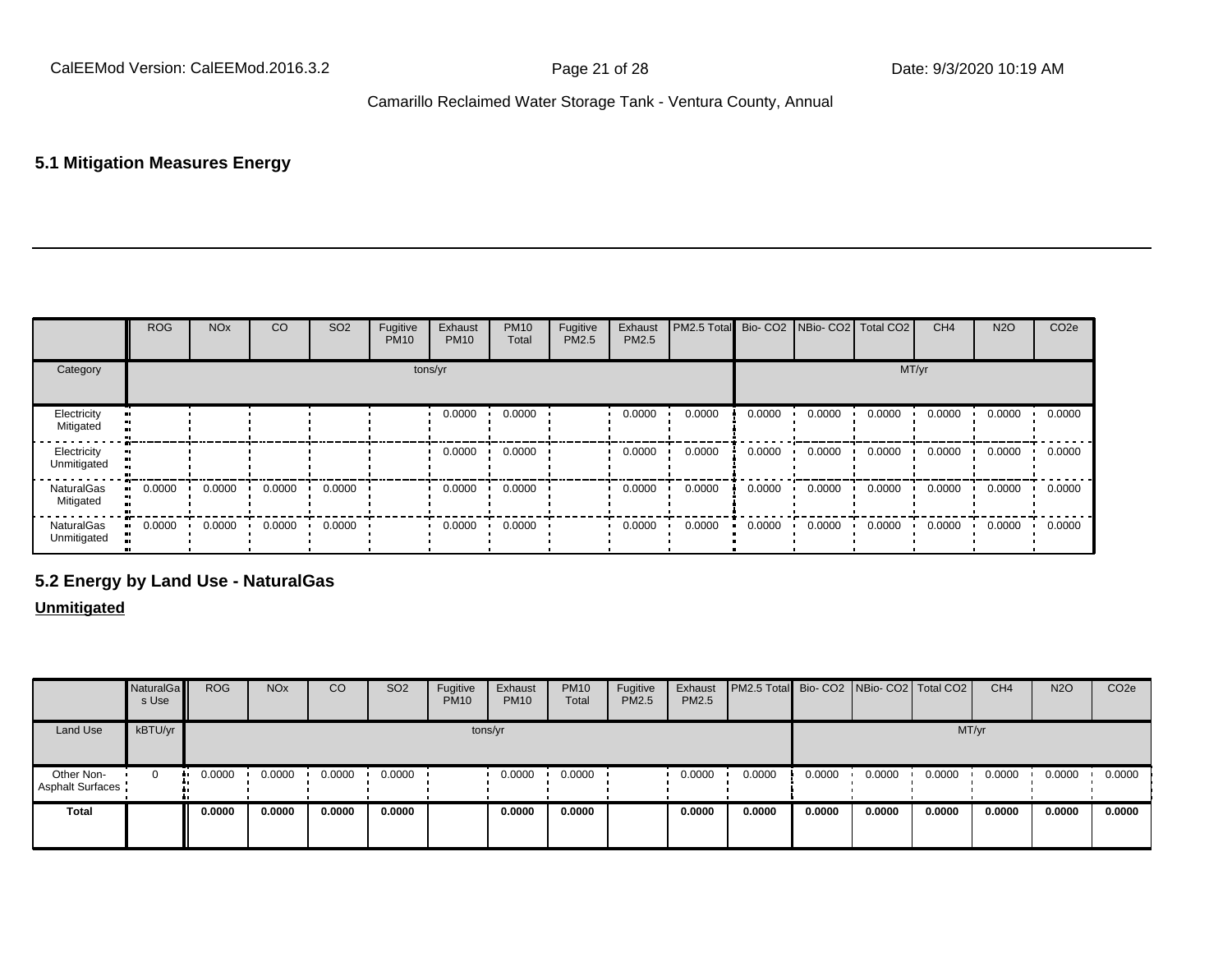# **5.2 Energy by Land Use - NaturalGas**

**Mitigated**

|                                | NaturalGa<br>s Use | <b>ROG</b> | <b>NO<sub>x</sub></b> | CO     | SO <sub>2</sub> | Fugitive<br><b>PM10</b> | Exhaust<br><b>PM10</b> | <b>PM10</b><br>Total | Fugitive<br>PM2.5 | Exhaust<br>PM2.5 | PM2.5 Total Bio- CO2 NBio- CO2 Total CO2 |        |        |        | CH <sub>4</sub> | <b>N2O</b> | CO <sub>2</sub> e |
|--------------------------------|--------------------|------------|-----------------------|--------|-----------------|-------------------------|------------------------|----------------------|-------------------|------------------|------------------------------------------|--------|--------|--------|-----------------|------------|-------------------|
| Land Use                       | kBTU/yr            |            |                       |        |                 |                         | tons/yr                |                      |                   |                  |                                          |        |        | MT/yr  |                 |            |                   |
| Other Non-<br>Asphalt Surfaces | 0                  | 0.0000<br> | 0.0000                | 0.0000 | 0.0000          |                         | 0.0000                 | 0.0000               |                   | 0.0000           | 0.0000                                   | 0.0000 | 0.0000 | 0.0000 | 0.0000          | 0.0000     | 0.0000            |
| <b>Total</b>                   |                    | 0.0000     | 0.0000                | 0.0000 | 0.0000          |                         | 0.0000                 | 0.0000               |                   | 0.0000           | 0.0000                                   | 0.0000 | 0.0000 | 0.0000 | 0.0000          | 0.0000     | 0.0000            |

#### **5.3 Energy by Land Use - Electricity**

**Unmitigated**

|                                       | Electricity<br><b>Use</b> | Total CO <sub>2</sub> | CH <sub>4</sub> | <b>N2O</b> | CO <sub>2e</sub> |
|---------------------------------------|---------------------------|-----------------------|-----------------|------------|------------------|
| Land Use                              | kWh/yr                    |                       | MT/yr           |            |                  |
| Other Non-<br><b>Asphalt Surfaces</b> | $\Omega$                  | 0.0000                | 0.0000          | 0.0000     | 0.0000           |
| <b>Total</b>                          |                           | 0.0000                | 0.0000          | 0.0000     | 0.0000           |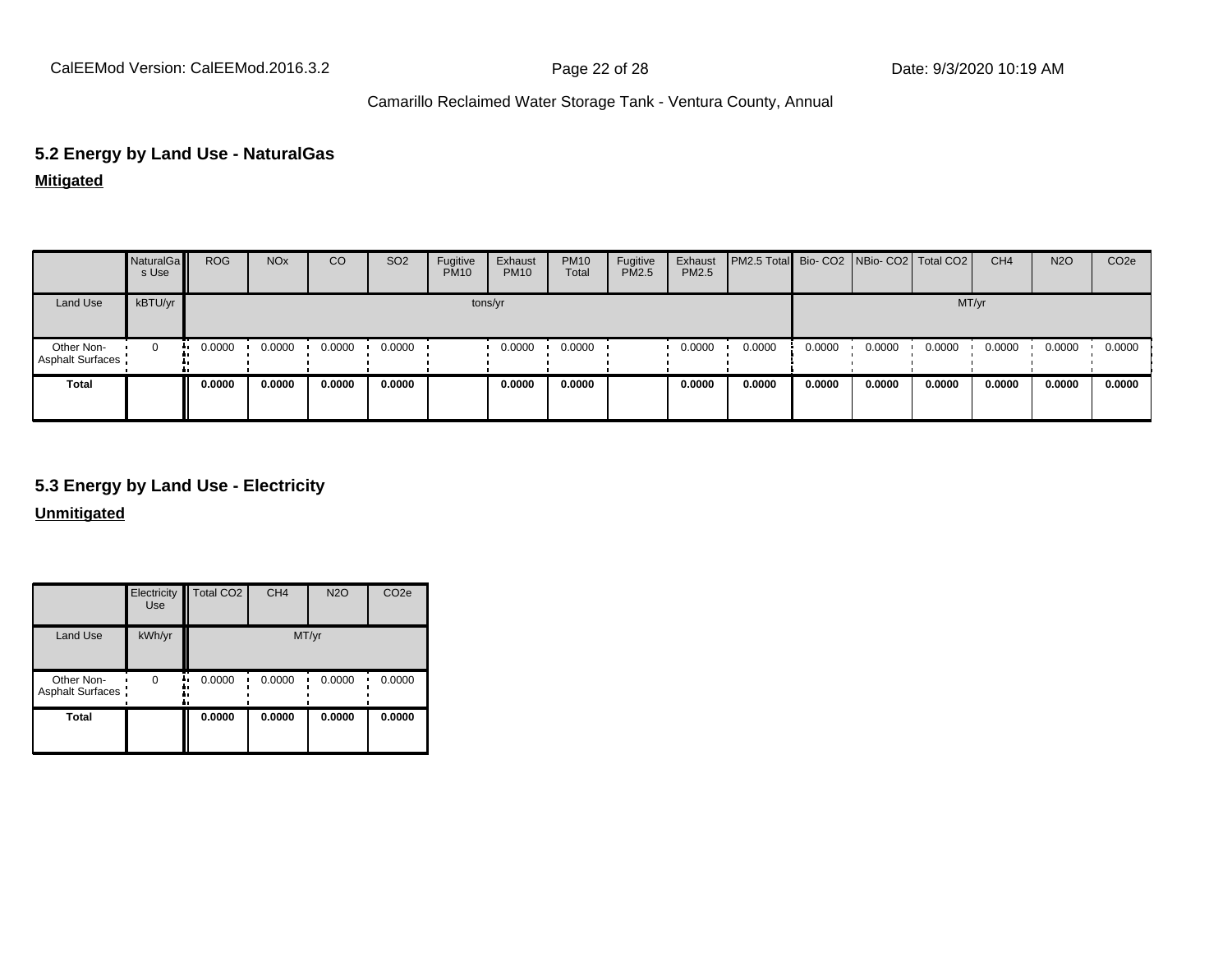CalEEMod Version: CalEEMod.2016.3.2 **Page 23 of 28** Page 23 of 28 Date: 9/3/2020 10:19 AM

#### Camarillo Reclaimed Water Storage Tank - Ventura County, Annual

### **5.3 Energy by Land Use - Electricity Mitigated**

|                                       | Electricity<br><b>Use</b> | Total CO <sub>2</sub> | CH <sub>4</sub> | <b>N2O</b> | CO <sub>2e</sub> |
|---------------------------------------|---------------------------|-----------------------|-----------------|------------|------------------|
| Land Use                              | kWh/yr                    |                       | MT/yr           |            |                  |
| Other Non-<br><b>Asphalt Surfaces</b> | $\Omega$                  | 0.0000                | 0.0000          | 0.0000     | 0.0000           |
| <b>Total</b>                          |                           | 0.0000                | 0.0000          | 0.0000     | 0.0000           |

#### **6.0 Area Detail**

#### **6.1 Mitigation Measures Area**

|             | <b>ROG</b>                           | <b>NO<sub>x</sub></b> | CO                | SO <sub>2</sub> | Fugitive<br><b>PM10</b> | Exhaust<br><b>PM10</b> | <b>PM10</b><br>Total | Fugitive<br><b>PM2.5</b> | Exhaust<br><b>PM2.5</b> | <b>PM2.5</b><br>Total |        |                 | Bio- CO2   NBio- CO2   Total CO2 | CH <sub>4</sub> | <b>N2O</b> | CO <sub>2</sub> e |
|-------------|--------------------------------------|-----------------------|-------------------|-----------------|-------------------------|------------------------|----------------------|--------------------------|-------------------------|-----------------------|--------|-----------------|----------------------------------|-----------------|------------|-------------------|
| Category    |                                      |                       |                   |                 |                         | tons/yr                |                      |                          |                         |                       |        |                 | MT/yr                            |                 |            |                   |
| Mitigated   | $\blacksquare$ 1.0000e-<br>005<br>ш. | 0.0000                | 1.5000e-<br>004   | 0.0000          |                         | 0.0000                 | 0.0000               |                          | 0.0000                  | 0.0000                | 0.0000 | 2.9000e-<br>004 | 2.9000e-<br>004                  | 0.0000          | 0.0000     | 3.0000e-<br>004   |
| Unmitigated | $\blacksquare$ 1.0000e-<br>005<br>ш. | 0.0000                | $1.5000e-$<br>004 | 0.0000          |                         | 0.0000                 | 0.0000               |                          | 0.0000                  | 0.0000                | 0.0000 | 2.9000e-<br>004 | 2.9000e-<br>004                  | 0.0000          | 0.0000     | 3.0000e-<br>004   |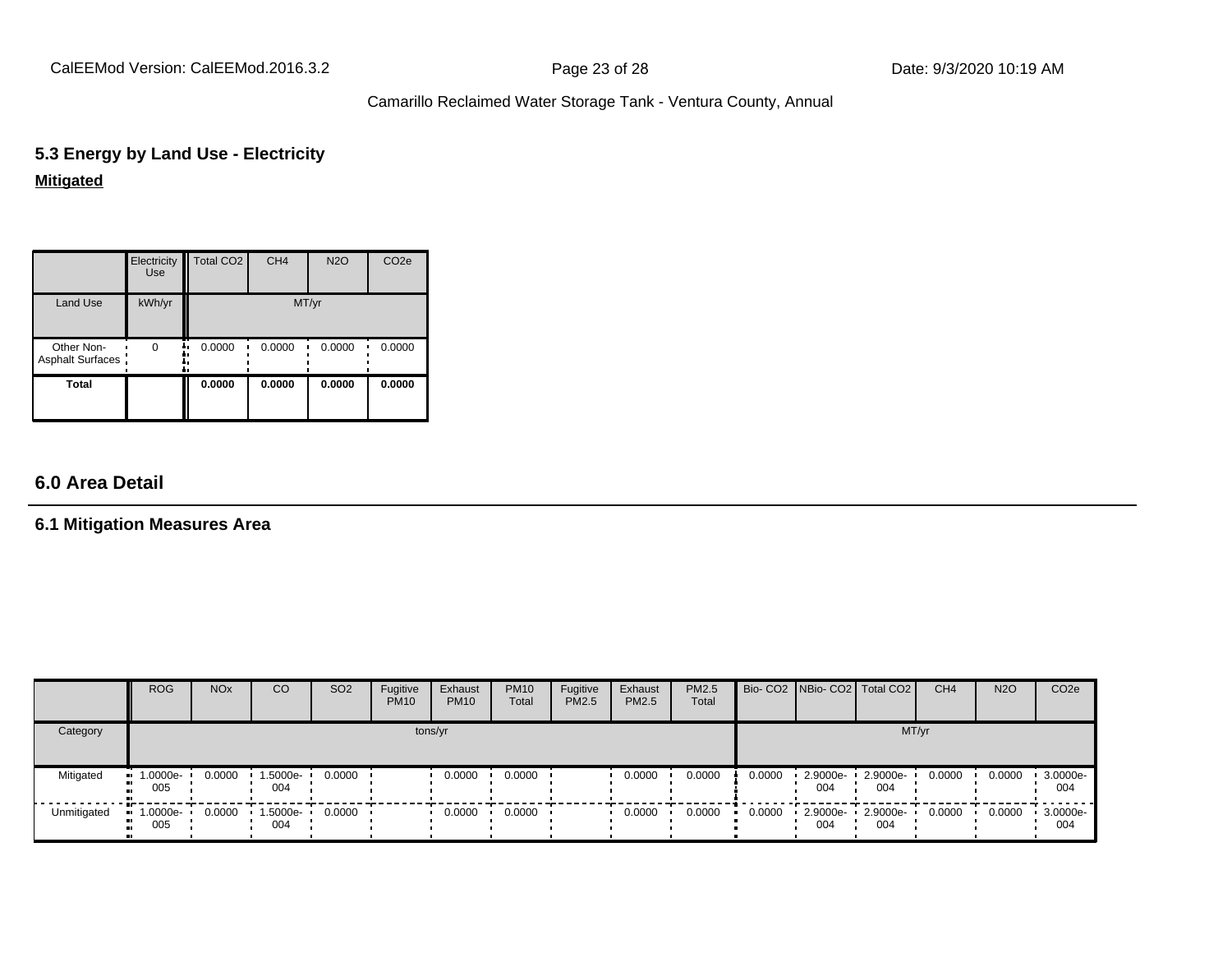#### **6.2 Area by SubCategory**

#### **Unmitigated**

|                          | <b>ROG</b>      | <b>NO<sub>x</sub></b> | CO              | SO <sub>2</sub> | Fugitive<br><b>PM10</b> | Exhaust<br><b>PM10</b> | <b>PM10</b><br>Total | Fugitive<br>PM2.5 | Exhaust<br><b>PM2.5</b> | PM2.5 Total Bio- CO2 |        | NBio- CO2   Total CO2 |                 | CH <sub>4</sub> | <b>N2O</b> | CO <sub>2e</sub> |
|--------------------------|-----------------|-----------------------|-----------------|-----------------|-------------------------|------------------------|----------------------|-------------------|-------------------------|----------------------|--------|-----------------------|-----------------|-----------------|------------|------------------|
| SubCategory              |                 |                       |                 |                 |                         | tons/yr                |                      |                   |                         |                      |        |                       |                 | MT/yr           |            |                  |
| Architectural<br>Coating | 0.0000          |                       |                 |                 |                         | 0.0000                 | 0.0000               |                   | 0.0000                  | 0.0000               | 0.0000 | 0.0000                | 0.0000          | 0.0000          | 0.0000     | 0.0000           |
| Consumer<br>Products     |                 |                       |                 |                 |                         | 0.0000                 | 0.0000               |                   | 0.0000                  | 0.0000               | 0.0000 | 0.0000                | 0.0000          | 0.0000          | 0.0000     | 0.0000           |
| Landscaping              | 1.0000e-<br>005 | 0.0000                | 1.5000e-<br>004 | 0.0000          |                         | 0.0000                 | 0.0000               |                   | 0.0000                  | 0.0000               | 0.0000 | 2.9000e-<br>004       | 2.9000e-<br>004 | 0.0000          | 0.0000     | 3.0000e-<br>004  |
| <b>Total</b>             | 1.0000e-<br>005 | 0.0000                | 1.5000e-<br>004 | 0.0000          |                         | 0.0000                 | 0.0000               |                   | 0.0000                  | 0.0000               | 0.0000 | 2.9000e-<br>004       | 2.9000e-<br>004 | 0.0000          | 0.0000     | 3.0000e-<br>004  |

#### **Mitigated**

|                          | ROG             | <b>NO<sub>x</sub></b> | CO              | SO <sub>2</sub> | Fugitive<br><b>PM10</b> | Exhaust<br><b>PM10</b> | <b>PM10</b><br>Total | Fugitive<br><b>PM2.5</b> | Exhaust<br><b>PM2.5</b> | <b>IPM2.5 Total</b> Bio- CO2 INBio- CO2 Total CO2 |        |                 |                 | CH <sub>4</sub> | <b>N2O</b> | CO <sub>2e</sub> |
|--------------------------|-----------------|-----------------------|-----------------|-----------------|-------------------------|------------------------|----------------------|--------------------------|-------------------------|---------------------------------------------------|--------|-----------------|-----------------|-----------------|------------|------------------|
| SubCategory              |                 |                       |                 |                 | tons/yr                 |                        |                      |                          |                         |                                                   |        |                 | MT/yr           |                 |            |                  |
| Architectural<br>Coating | 0.0000          |                       |                 |                 |                         | 0.0000                 | 0.0000               |                          | 0.0000                  | 0.0000                                            | 0.0000 | 0.0000          | 0.0000          | 0.0000          | 0.0000     | 0.0000           |
| Consumer<br>Products     |                 |                       |                 |                 |                         | 0.0000                 | 0.0000               |                          | 0.0000                  | 0.0000                                            | 0.0000 | 0.0000          | 0.0000          | 0.0000          | 0.0000     | 0.0000           |
| Landscaping              | 1.0000e-<br>005 | 0.0000                | 1.5000e-<br>004 | 0.0000          |                         | 0.0000                 | 0.0000               |                          | 0.0000                  | 0.0000                                            | 0.0000 | 2.9000e-<br>004 | 2.9000e-<br>004 | 0.0000          | 0.0000     | 3.0000e-<br>004  |
| <b>Total</b>             | 1.0000e-<br>005 | 0.0000                | 1.5000e-<br>004 | 0.0000          |                         | 0.0000                 | 0.0000               |                          | 0.0000                  | 0.0000                                            | 0.0000 | 2.9000e-<br>004 | 2.9000e-<br>004 | 0.0000          | 0.0000     | 3.0000e-<br>004  |

**7.0 Water Detail**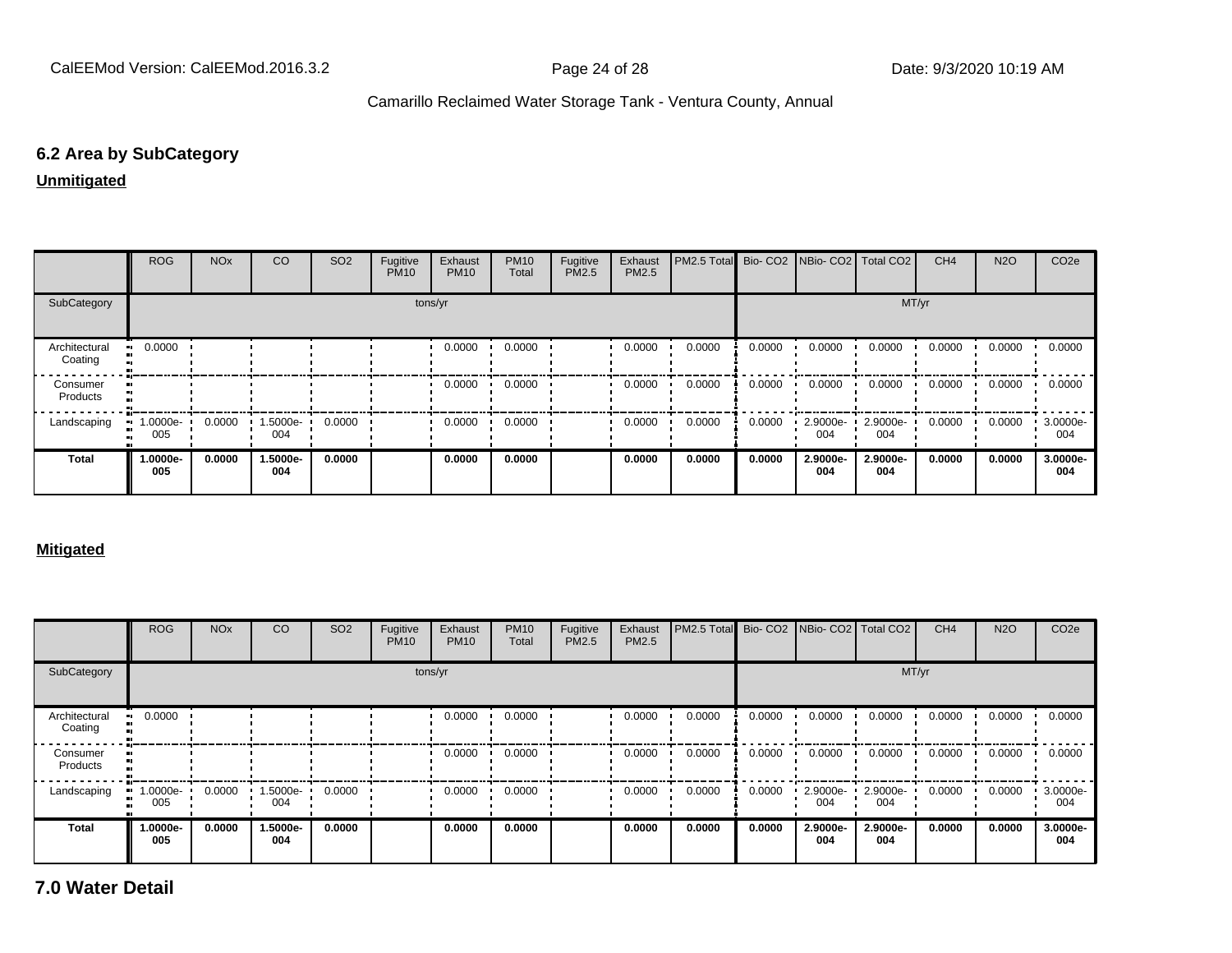**7.1 Mitigation Measures Water**

|             | Total CO <sub>2</sub>  | CH <sub>4</sub> | <b>N2O</b> | CO <sub>2e</sub> |
|-------------|------------------------|-----------------|------------|------------------|
| Category    |                        |                 | MT/yr      |                  |
| Mitigated   | 0.0000<br><br><br>     | 0.0000          | 0.0000     | 0.0000           |
| Unmitigated | 0.0000<br><br><br><br> | 0.0000          | 0.0000     | 0.0000           |

# **7.2 Water by Land Use**

#### **Unmitigated**

|                                 | door Use | Indoor/Out Total CO2 | CH <sub>4</sub> | <b>N2O</b> | CO <sub>2e</sub> |
|---------------------------------|----------|----------------------|-----------------|------------|------------------|
| <b>Land Use</b>                 | Mgal     |                      |                 | MT/yr      |                  |
| Other Non-<br>Asphalt Surfaces: | 0/0      | 0.0000               | 0.0000          | 0.0000     | 0.0000           |
| <b>Total</b>                    |          | 0.0000               | 0.0000          | 0.0000     | 0.0000           |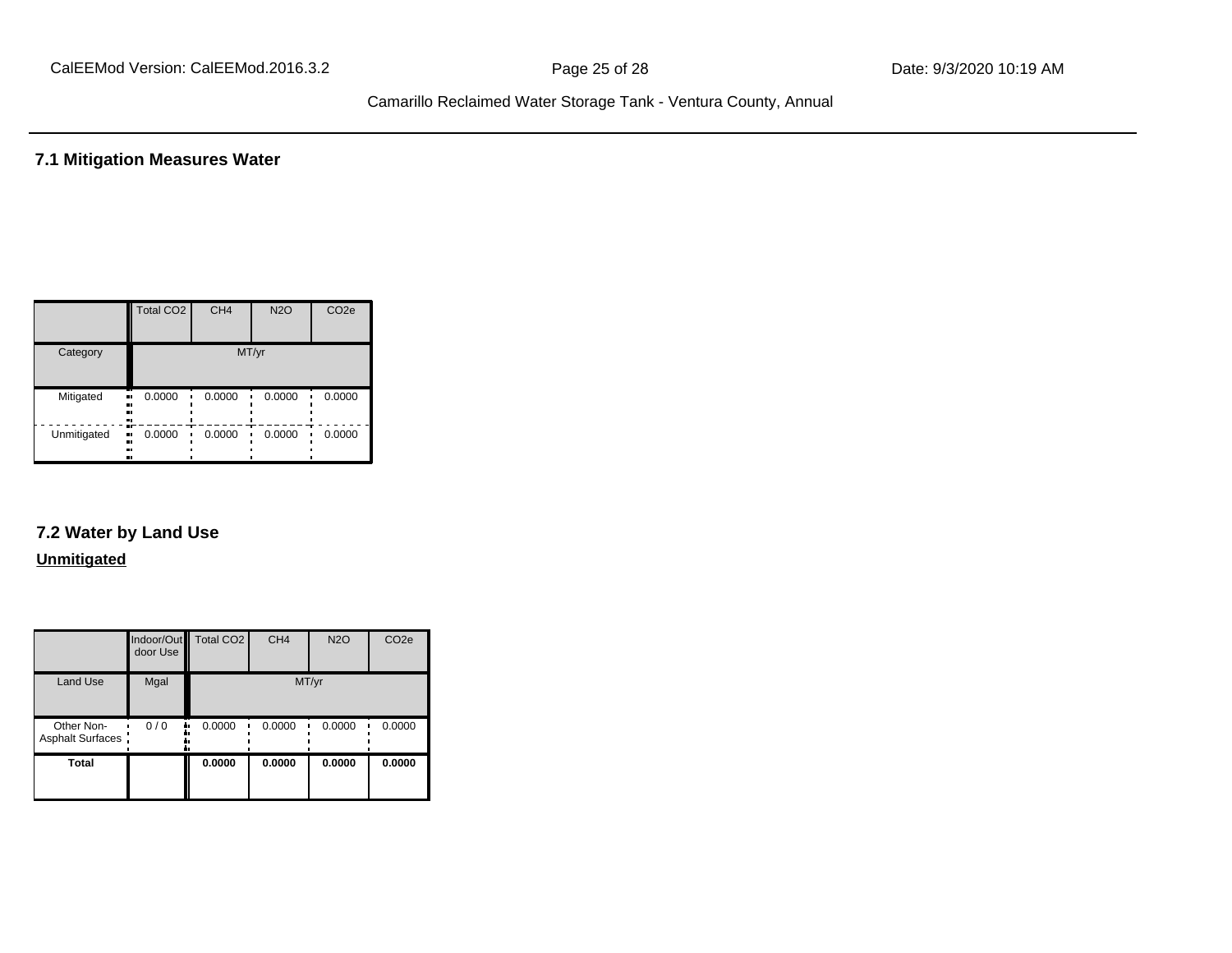CalEEMod Version: CalEEMod.2016.3.2 **Page 26 of 28** Page 26 of 28 Date: 9/3/2020 10:19 AM

Camarillo Reclaimed Water Storage Tank - Ventura County, Annual

#### **7.2 Water by Land Use**

#### **Mitigated**

|                                 | door Use | Indoor/Out   Total CO2 | CH <sub>4</sub> | <b>N2O</b> | CO <sub>2e</sub> |
|---------------------------------|----------|------------------------|-----------------|------------|------------------|
| <b>Land Use</b>                 | Mgal     |                        | MT/yr           |            |                  |
| Other Non-<br>Asphalt Surfaces: | 0/0<br>  | 0.0000                 | 0.0000          | 0.0000     | 0.0000           |
| <b>Total</b>                    |          | 0.0000                 | 0.0000          | 0.0000     | 0.0000           |

#### **8.0 Waste Detail**

#### **8.1 Mitigation Measures Waste**

#### **Category/Year**

|             | Total CO <sub>2</sub>       | CH <sub>4</sub> | <b>N2O</b> | CO <sub>2e</sub> |
|-------------|-----------------------------|-----------------|------------|------------------|
|             |                             |                 | MT/yr      |                  |
| Mitigated   | 0.0000<br>.,<br><br><br>    | 0.0000          | 0.0000     | 0.0000           |
| Unmitigated | <br>0.0000<br>ш<br><br><br> | 0.0000          | 0.0000     | 0.0000           |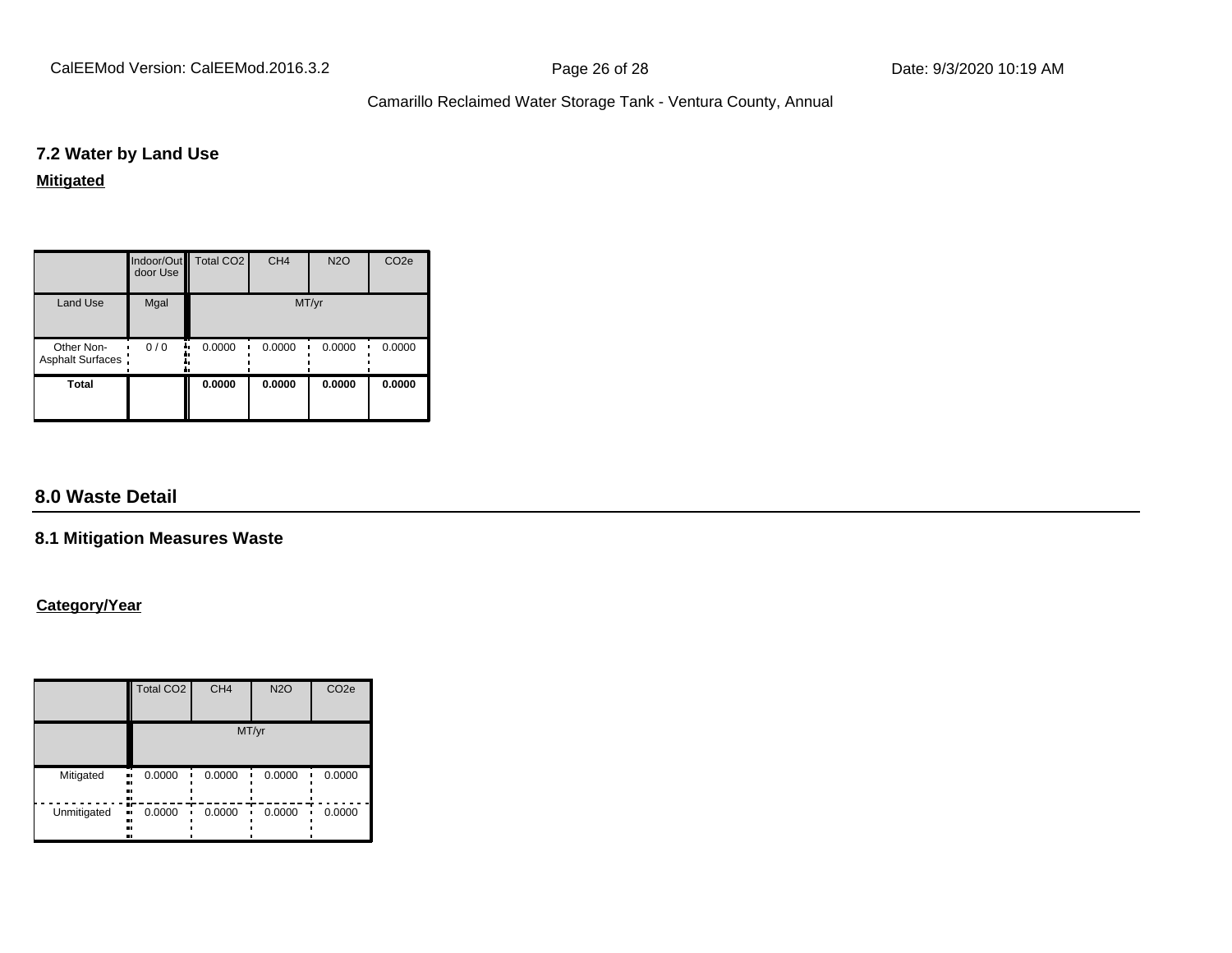CalEEMod Version: CalEEMod.2016.3.2 **Page 27 of 28** Page 27 of 28 Date: 9/3/2020 10:19 AM

Camarillo Reclaimed Water Storage Tank - Ventura County, Annual

#### **8.2 Waste by Land Use**

**Unmitigated**

|                                 | Waste<br><b>Disposed</b> | <b>Total CO2</b> | CH <sub>4</sub> | <b>N2O</b> | CO <sub>2e</sub> |
|---------------------------------|--------------------------|------------------|-----------------|------------|------------------|
| Land Use                        | tons                     |                  | MT/yr           |            |                  |
| Other Non-<br>Asphalt Surfaces: | $\Omega$                 | 0.0000           | 0.0000          | 0.0000     | 0.0000           |
| Total                           |                          | 0.0000           | 0.0000          | 0.0000     | 0.0000           |

#### **Mitigated**

|                                 | Waste<br><b>Disposed</b> | Total CO <sub>2</sub> | CH <sub>4</sub> | <b>N2O</b> | CO <sub>2e</sub> |
|---------------------------------|--------------------------|-----------------------|-----------------|------------|------------------|
| <b>Land Use</b>                 | tons                     |                       | MT/yr           |            |                  |
| Other Non-<br>Asphalt Surfaces: | $\Omega$                 | 0.0000                | 0.0000          | 0.0000     | 0.0000           |
| <b>Total</b>                    |                          | 0.0000                | 0.0000          | 0.0000     | 0.0000           |

#### **9.0 Operational Offroad**

| <b>Fuel Type</b><br><b>Load Factor</b><br>Hours/Day<br>Days/Year<br>Horse Power<br>Number<br>Equipment Type |  |  |  |  |
|-------------------------------------------------------------------------------------------------------------|--|--|--|--|
|                                                                                                             |  |  |  |  |